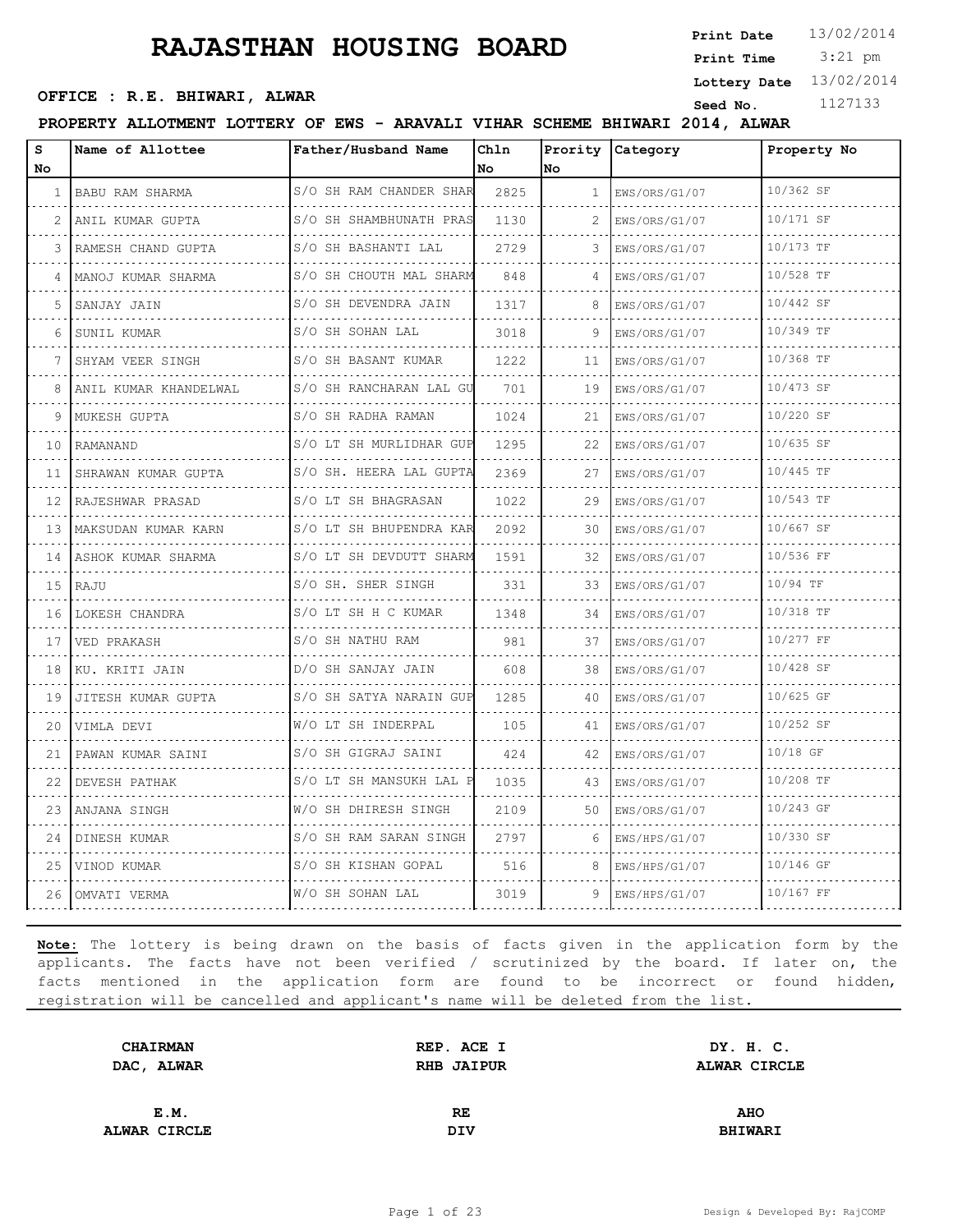3:21 pm **Print Date Print Time**

**OFFICE : R.E. BHIWARI, ALWAR**<br>
Seed No. 1127133

**Lottery Date** 13/02/2014

**PROPERTY ALLOTMENT LOTTERY OF EWS - ARAVALI VIHAR SCHEME BHIWARI 2014, ALWAR**

| S<br>No. | Name of Allottee     | Father/Husband Name             | Chln<br>No. | Prority<br>No | Category           | Property No |
|----------|----------------------|---------------------------------|-------------|---------------|--------------------|-------------|
| 27       | BRIJ MOHAN SHARMA    | S/O SH HET RAM SHARMA           | 1983        | 10            | EWS/HPS/G1/07<br>. | 10/6 FF     |
| 28       | MOHAN KHATRI         | S/O SH B R KHATRI<br>.          | 1984        | 11            | EWS/HPS/G1/07      | 10/649 SF   |
| 29       | RAVINDER KUMAR       | S/O SH KIRAT SINGH              | 1931        | 12            | EWS/HPS/G1/07      | 10/655 TF   |
| 30       | PRATEEK BUDDHIRAJA   | S/O SH SATYA PRAKASH<br>.       | 2460        | 13            | EWS/HPS/G1/07<br>. | 10/398 TF   |
| 31       | NEERAJ SHARMA        | S/O SH GANGA RAM<br>.           | 2136        | 14            | EWS/HPS/G1/07      | 10/670 TF   |
| 32       | AMIT SHARMA          | S/O SH RADHEY SHYAM             | 1513        | 16            | EWS/HPS/G1/07      | 10/177 GF   |
| 33       | SWEETY GANDHI        | W/O SH RAJIV GANDHI<br><u>.</u> | 1615        | 17            | EWS/HPS/G1/07<br>. | 10/189 TF   |
| 34       | VINAY KUMAR          | S/O SH GANGA RAM<br>.           | 1821        | 21            | EWS/HPS/G1/07      | 10/110 TF   |
| 35       | NARESH KUMAR         | S/O SH RAM SARAN SINGH          | 2345        | 24            | EWS/HPS/G1/07      | 10/651 SF   |
| 36       | PARAMJEET KATARIA    | S/O SH PRATAP SINGH KAT<br>.    | 2561        | 25            | EWS/HPS/G1/07      | 10/234 SF   |
| 37       | DEVENDRA KUMAR       | S/O LT SH PRABHU DAYAL<br>.     | 1034        | 27            | EWS/HPS/G1/07      | 10/235 SF   |
| 38       | AJAY ARYA            | S/O SH JAGDISH CHANDRA          | 2137        | 29            | EWS/HPS/G1/07      | 10/364 SF   |
| 39       | KU. UGANTA YADAV     | D/O SH SOM DUTT YADAV           | 605         | 31            | EWS/HPS/G1/07      | 10/533 FF   |
| 40       | ANIL KUMAR           | S/O SH. PERM NATH               | 182         | 33            | EWS/HPS/G1/07      | 10/640 TF   |
| 41       | KU. POOJA VIJAY      | D/O SH SUSHIL KUMAR             | 775         | 35            | EWS/HPS/G1/07      | 10/294 FF   |
| 42       | GOPAL DAS            | S/O SH KISHAN SINGH CHO         | 919         | 38            | EWS/HPS/G1/07<br>. | 10/163 GF   |
| 43       | PANKAJ BUDDHIRAJA    | S/O SH VEER BHAN BUDHIR         | 1617        | 40            | EWS/HPS/G1/07      | 10/22 FF    |
| 44       | KIRAN                | .<br>D/O SH HARI KISHAN         | 1151        | 43            | EWS/HPS/G1/07      | 10/498 GF   |
| 45       | MUKESH KUMAR         | S/O SH JAGDISH YADAV            | 1517        | 45            | EWS/HPS/G1/07      | 10/673 GF   |
| 46       | DINESH KUMAR         | .<br>S/O SH SUBHASH CHANDRA     | 1454        | 46            | EWS/HPS/G1/07      | 10/461 TF   |
| 47       | DEVENDRA KUMAR SINGH | S/O LAXMAN PRASAD SINGH         | 770         | 48            | EWS/HPS/G1/07      | 10/296 FF   |
| 48       | LAXMI KANT SHARMA    | S/O SH BHAGWATI PRASAD          | 858         | 49            | EWS/HPS/G1/07      | 10/43 SF    |
| 49       | SAURABH TANEJA       | S/O SH RAM KISHAN<br>.          | 2462        | 51            | EWS/HPS/G1/07      | $10/57$ SF  |
| 50       | TEK CHAND            | S/O SHSHYAM TANEJA              | 1516        | 52            | EWS/HPS/G1/07      | 10/37 FF    |
| 51       | VITUL BHATIA         | S/O SH RAMESH CHAND BHA         | 1150        | 53            | EWS/HPS/G1/07      | 10/409 SF   |
| 52       | VINIT GULATI         | S/O SH MADAN LAL                | 2459        | 54            | EWS/HPS/G1/07      | 10/541 TF   |

| <b>CHAIRMAN</b> | REP. ACE I        | DY. H. C.      |  |
|-----------------|-------------------|----------------|--|
| DAC, ALWAR      | <b>RHB JAIPUR</b> | ALWAR CIRCLE   |  |
|                 |                   |                |  |
| E.M.            | RE                | <b>AHO</b>     |  |
| ALWAR CIRCLE    | DIV               | <b>BHIWARI</b> |  |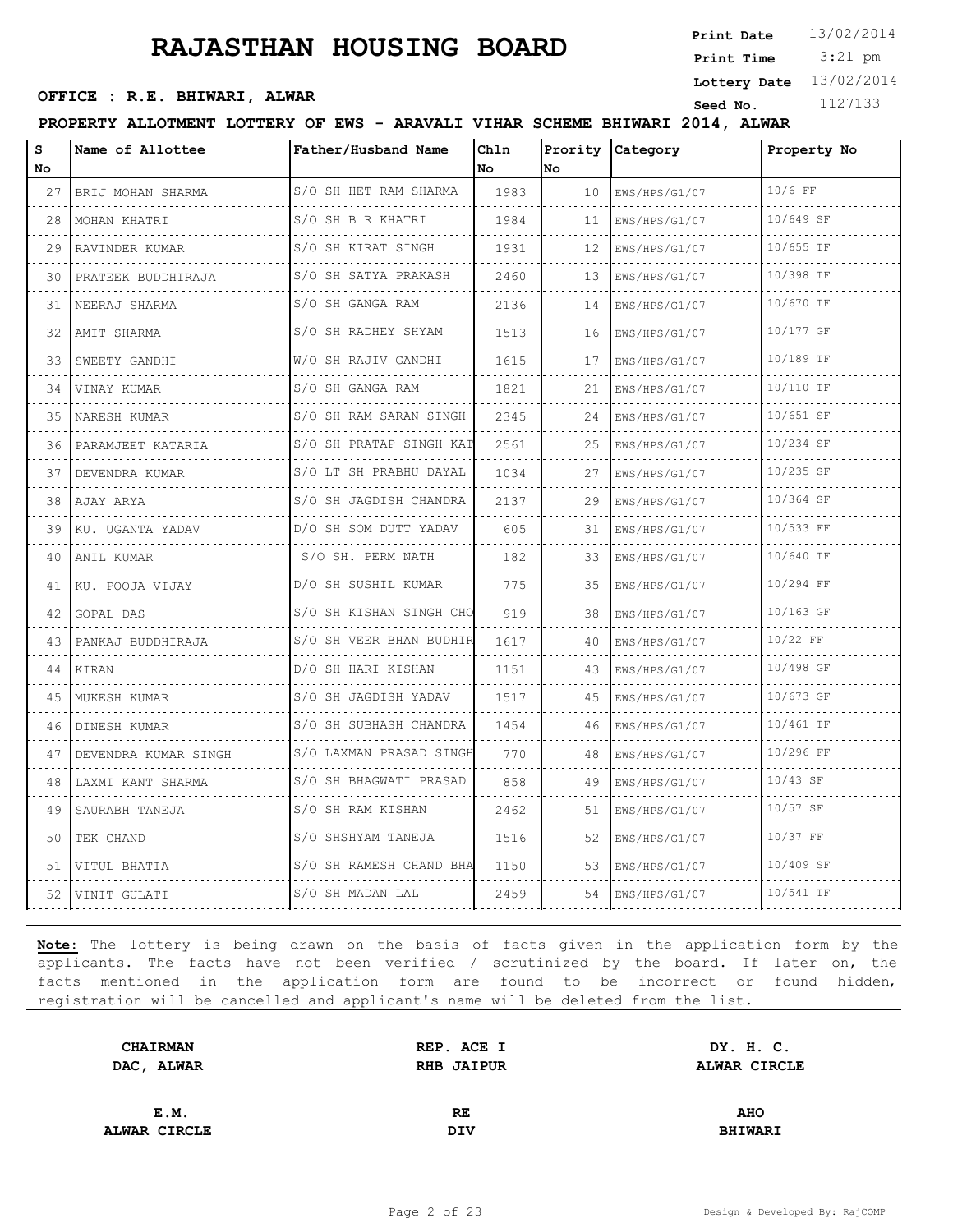3:21 pm **Print Date Print Time**

**Lottery Date** 13/02/2014

## **OFFICE : R.E. BHIWARI, ALWAR**<br>
Seed No. 1127133

#### **PROPERTY ALLOTMENT LOTTERY OF EWS - ARAVALI VIHAR SCHEME BHIWARI 2014, ALWAR**

| s<br>No | Name of Allottee    | Father/Husband Name          | Chln<br>No. | Prority<br>lno. | Category                | Property No |
|---------|---------------------|------------------------------|-------------|-----------------|-------------------------|-------------|
| 53      | SURAJ BHAN          | S/O SH. BHARAT SINGH         | 179         | 55              | EWS/HPS/G1/07           | 10/5 FF     |
| 54      | .<br>RAM KUMAR      | S/O RAM PAL<br>.             | 1618        | 56              | .<br>EWS/HPS/G1/07      | 10/697 SF   |
| 55      | DEEPAK KUMAR        | S/O SH RAM KUMAR             | 343         | 58              | EWS/HPS/G1/07           | 10/206 TF   |
| 56      | DHANPAL GURJAR      | S/O SH KANHA RAM             | 1885        | 59              | EWS/HPS/G1/07<br>.      | 10/493 TF   |
| 57      | SANJAY              | S/O SH NEKI RAM<br>.         | 2134        | 60              | EWS/HPS/G1/07<br>.      | 10/100 GF   |
| 58      | <b>BALTEJ SINGH</b> | S/O SH KARTAR SINGH          | 977         | 61              | EWS/HPS/G1/07           | 10/515 GF   |
| 59      | RAKESH KUMAR<br>.   | S/O SH JAGANNATH             | 1407        | 62              | EWS/HPS/G1/07<br>.      | 10/87 FF    |
| 60      | RAVINDRA YADAV<br>. | S/O SH LAXMI CHAND YADA      | 604         | 63              | EWS/HPS/G1/07           | 10/284 SF   |
| 61      | MOHAN LAL SARASWAT  | S/O LT SH SURAJ NARAIN       | 856         | 64              | EWS/HPS/G1/07           | 10/637 TF   |
|         | 62   LALIT KUMAR    | S/O SH KAILASH CHAND         | 1019        | 65              | EWS/HPS/G1/07           | 10/388 GF   |
| 63      | MAHESH CHAND SHARMA | S/O SH SHYAM LAL SHARMA<br>. | 2051        | 66              | .<br>EWS/HPS/G1/07      | 10/295 FF   |
| 64      | HARI OM SHARMA      | S/O LATE SH. FAKEER CHA      | 342         | 68              | EWS/HPS/G1/07           | 10/68 GF    |
|         | 65 INITIN SHARMA    | S/O SH RAMESHWAR DAYAL       | 1515        | 69              | EWS/HPS/G1/07           | 10/467 GF   |
| 66      | PRABHA SHARMA       | W/O SH V K SHARMA<br>.       | 420         | 70              | .<br>EWS/HPS/G1/07      | 10/271 TF   |
| 67      | DHANESH OJHA        | S/O SH ARAVIND KUMAR OJ      | 853         | 71              | EWS/HPS/G1/07           | 10/79 TF    |
| 68      | PRAVEEN YADAV       | S/O SH VIJAY SINGH YADA      | 1518        | 72              | EWS/HPS/G1/07           | 10/209 GF   |
| 69      | .<br>SANJEEV GANDHI | S/O SH M L GANDHI<br>.       | 1616        | 73              | .<br>EWS/HPS/G1/07<br>. | 10/106 SF   |
| 70      | CHHATRA PAL         | S/O SH HANS RAJ SINGH        | 2021        | 74              | EWS/HPS/G1/07           | 10/522 SF   |
| 71      | SHANTI DEVI         | W/O SH SHREE NIWAS<br>.      | 1987        | 75              | EWS/HPS/G1/07<br>.      | 10/250 SF   |
| 72      | PUSHPA              | W/O SH BHUPESH KUMAR<br>.    | 769         | 76              | EWS/HPS/G1/07           | 10/487 FF   |
| 73      | RAM KUMAR           | S/O SH MUNESWAR PRASAD       | 2463        | 79              | EWS/HPS/G1/07           | $10/62$ TF  |
| 74 I    | DAULAT SINGH RAWAT  | S/O SH DARBAN SINGH          | 965         | 80              | EWS/HPS/G1/07<br>.      | 10/196 GF   |
| 75      | NARESH KUMAR        | S/O SH HANS RAJ SINGH<br>.   | 2349        | 81              | EWS/HPS/G1/07           | 10/276 GF   |
| 76      | KU. MANSI VEDI      | D/O SH SATISH VEDI           | 2461        | 82              | EWS/HPS/G1/07           | 10/85 FF    |
|         | 77 ARUN ARYA<br>.   | S/O SH J C ARYA              | 2133        | 83              | EWS/HPS/G1/07<br>.      | 10/164 GF   |
| 78      | HEERA LAL GURJAR    | S/O SH KANHA RAM GURJAR      | 1878        | 84              | EWS/HPS/G1/07           | 10/381 TF   |

| <b>CHAIRMAN</b> | REP. ACE I        | DY. H. C.      |  |
|-----------------|-------------------|----------------|--|
| DAC, ALWAR      | <b>RHB JAIPUR</b> | ALWAR CIRCLE   |  |
|                 |                   |                |  |
| E.M.            | RE                | <b>AHO</b>     |  |
| ALWAR CIRCLE    | DIV               | <b>BHIWARI</b> |  |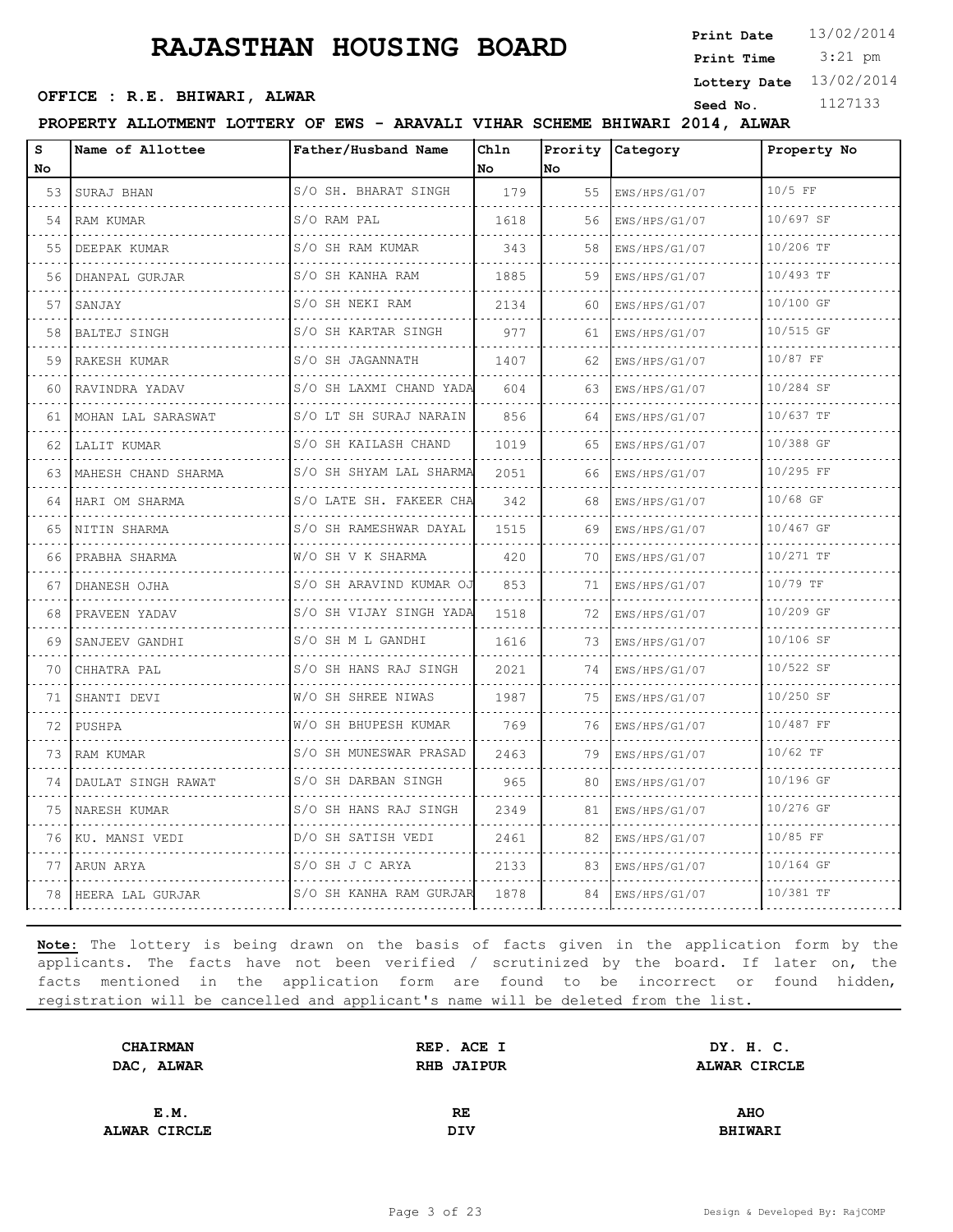3:21 pm **Print Date Print Time**

**Lottery Date** 13/02/2014

## **OFFICE : R.E. BHIWARI, ALWAR**<br>
Seed No. 1127133

#### **PROPERTY ALLOTMENT LOTTERY OF EWS - ARAVALI VIHAR SCHEME BHIWARI 2014, ALWAR**

| s   | Name of Allottee   | Father/Husband Name          | Ch1n | Prority      | <b>Category</b> | Property No |
|-----|--------------------|------------------------------|------|--------------|-----------------|-------------|
| No  |                    |                              | No   | No           |                 |             |
| 79  | RAM BABU           | S/O SH. SHRI CHAND           | 1236 | $\mathbf{1}$ | ENS/ORS/G2/07   | 10/348 SF   |
| 80  | KAILASH KHATRI     | S/O SH. JAIRAM DASS KHA      | 1766 | 2            | EWS/ORS/G2/07   | 10/653 TF   |
| 81  | PRAMOD KUMAR SINGH | S/O SH. RAM SINGH            | 1438 | 3            | EWS/ORS/G2/07   | 10/504 FF   |
| 82  | SANJAY KUMAR       | S/O LATE SH. OM PRAKASH<br>. | 2733 |              | EWS/ORS/G2/07   | 10/437 FF   |
| 83  | DEVI DUTT SHARMA   | S/O SH. NAROTTAM DASS S      | 1803 | 5            | EWS/ORS/G2/07   | 10/129 GF   |
| 84  | RAJEEV KUMAR       | S/O SH. KARAN SINGH          | 2565 | 7            | EWS/ORS/G2/07   | 10/238 TF   |
| 85  | PRAKASH CHAND      | S/O SH. MOHAR SINGH          | 593  |              | EWS/ORS/G2/07   | 10/652 SF   |
| 86  | KIRAN VERMA        | W/O SH. VIJAY VERMA          | 2387 | 9            | EWS/ORS/G2/07   | 10/347 SF   |
| 87  | TOAM KUMARI        | W/O SH. RAVENDER KUMAR       | 2045 | 11           | EWS/ORS/G2/07   | 10/20 GF    |
| 88  | NEERAJ THAKUR      | S/O SH. TULSHI THAKUR        | 286  | 12           | EWS/ORS/G2/07   | $10/253$ TF |
| 89  | DARSHAN SINGH      | S/O SH. DEVRAJ DAYAL         | 2837 | 14           | EWS/ORS/G2/07   | 10/248 FF   |
| 90  | SANWAR MAL JANGID  | S/O LATE SH. SATYNARIAN      | 1477 | 15           | EWS/ORS/G2/07   | 10/216 FF   |
| 91  | TRIPTA PANWAR      | W/O SH. RAVI PANWAR          | 744  | 16           | EWS/ORS/G2/07   | 10/429 TF   |
| 92  | LAKHMI CHAND YADAV | S/O SH. GHUMI RAM YADAV      | 1914 | 17           | EWS/ORS/G2/07   | 10/542 TF   |
| 93  | SMT. SUBEER        | W/O SH. BIRENDER SINGH       | 585  | 18           | EWS/ORS/G2/07   | 10/175 TF   |
| 94  | NEELAM ARORA       | W/O SH. LAXMI KANT AROR      | 1239 | 20           | EWS/ORS/G2/07   | 10/340 GF   |
| 95  | RAJESH KUMAR       | S/O SH. RAMCHARAN            | 2297 | 21           | EWS/ORS/G2/07   | 10/325 FF   |
| 96  | PRIYANKA YADAV     | W/O SH. LAL SINGH YADAV      | 2767 | 22           | EWS/ORS/G2/07   | 10/497 GF   |
| 97  | KU. POONAM GOYAL   | D/O SH. OMPRAKASH AGARW      | 260  | 25           | EWS/ORS/G2/07   | 10/544 TF   |
| 98  | TARKESHWAR PRASAD  | S/O LATE SH. PREMNATH P      | 1446 | 27           | EWS/ORS/G2/07   | 10/350 TF   |
| 99  | MADAN LAL          | S/O SH. RAMESH CHAND         | 393  | 29           | EWS/ORS/G2/07   | 10/157 TF   |
| 100 | PANKAJ ARORA       | S/O SH. MAHESH KUMAR AR      | 1555 | 31           | EWS/ORS/G2/07   | 10/322 GF   |
| 101 | SURESH KUMAR       | S/O SH. DEVI SINGH           | 925  | 33           | EWS/ORS/G2/07   | 10/102 FF   |
| 102 | HEM LATA           | W/O SH. KRISHAN KUMAR        | 1666 | 34           | EWS/ORS/G2/07   | 10/240 TF   |
| 103 | SMT. UMESH DEVI    | W/O SH. BALWANT SINGH        | 555  | 35           | EWS/ORS/G2/07   | 10/118 FF   |
| 104 | NARENDRA KUMAR     | S/O SH. CHETAN DASS          | 3319 | 36           | EWS/ORS/G2/07   | 10/174 TF   |

| <b>CHAIRMAN</b> | REP. ACE I | DY. H. C.      |  |
|-----------------|------------|----------------|--|
| DAC, ALWAR      | RHB JAIPUR | ALWAR CIRCLE   |  |
|                 |            |                |  |
| E.M.            | RE         | <b>AHO</b>     |  |
| ALWAR CIRCLE    | <b>DIV</b> | <b>BHIWARI</b> |  |
|                 |            |                |  |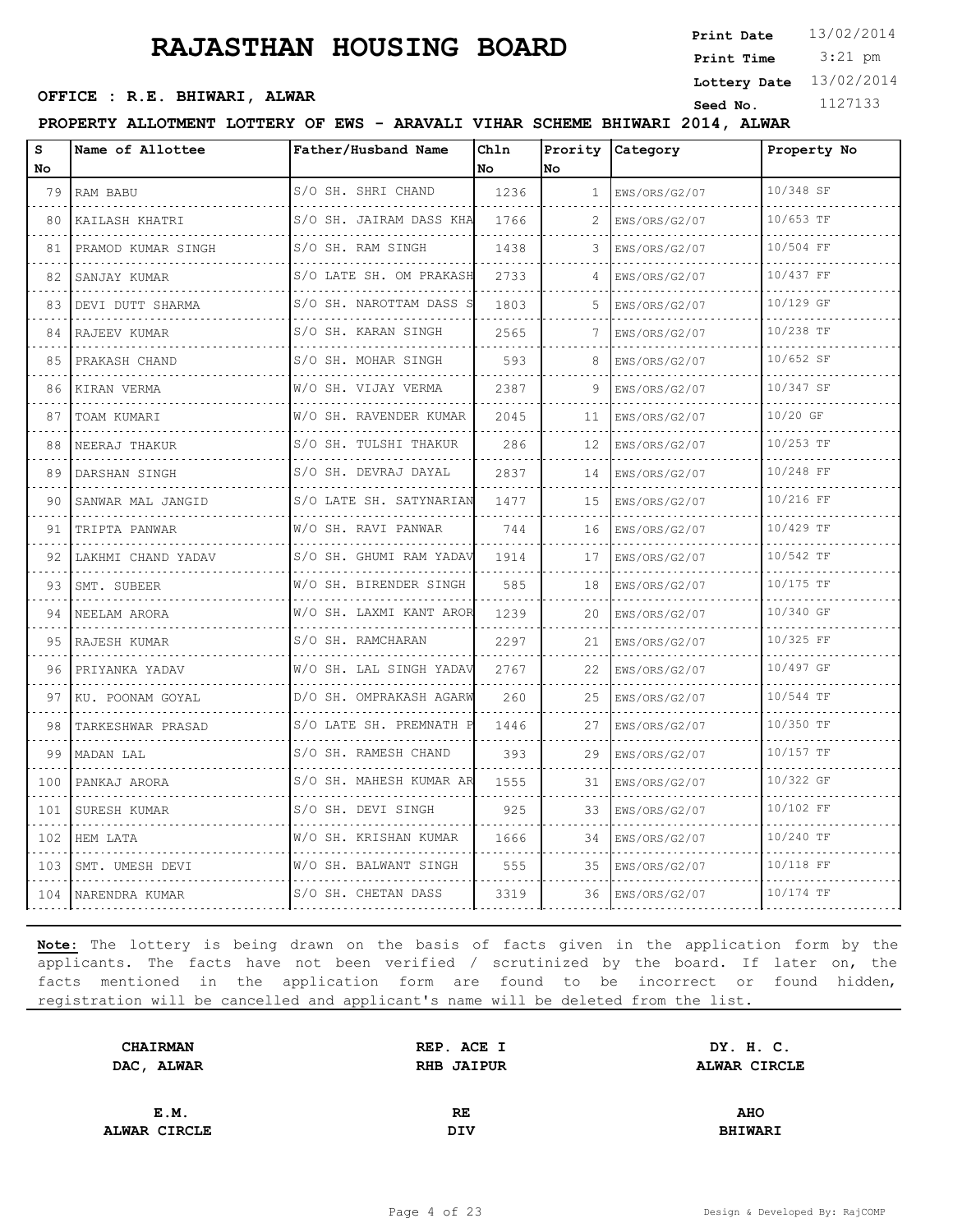3:21 pm **Print Date Print Time**

**Lottery Date** 13/02/2014

## **OFFICE : R.E. BHIWARI, ALWAR**<br>
Seed No. 1127133

**PROPERTY ALLOTMENT LOTTERY OF EWS - ARAVALI VIHAR SCHEME BHIWARI 2014, ALWAR**

| s<br>No | Name of Allottee          | Father/Husband Name     | Chln<br>No | Prority<br>No. | Category           | Property No |
|---------|---------------------------|-------------------------|------------|----------------|--------------------|-------------|
| 105     | AMAR SINGH                | S/O SH. MANSUKH RAM     | 1453       | 37             | EWS/ORS/G2/07      | 10/383 TF   |
| 106     | .<br>HEERA SINGH KUSHWAHA | S/O SH. SUDAMA SINGH    | 2277       | 38             | .<br>EWS/ORS/G2/07 | 10/389 FF   |
| 107     | MEGHA KUMARI              | D/O SH. CHIRANJI LAL GO | 1868       | 40             | EWS/ORS/G2/07      | 10/198 FF   |
| 108     | PARMESHWAR LAL            | S/O SH. NYOLA RAM       | 12         | 41             | EWS/ORS/G2/07      | 10/61 TF    |
| 109     | MUKESH KUMAR              | S/O SH. RAMPAT GUPTA    | 722        | 43             | EWS/ORS/G2/07      | 10/200 FF   |
| 110     | SANJEEV JOSHI             | S/O SH. SHAMBHU DUTT JO | 598        | 45             | EWS/ORS/G2/07      | 10/507 SF   |
| 111     | LOKESH KUMAR              | S/O SH. SHIV KUMAR      | 3141       | 46             | EWS/ORS/G2/07<br>. | 10/427 SF   |
| 112     | SUSHMA                    | W/O SH. ISHWAR SINGH    | 1504       | 47             | EWS/ORS/G2/07      | 10/657 GF   |
| 113     | RAM PRAKASH BAGDI         | S/O SH. BUDHARAM SAINI  | 3139       | 49             | EWS/ORS/G2/07      | 10/372 GF   |
| 114     | GEETA DEVI                | W/O LATE SH. BANWARI LA | 763        | 50             | EWS/ORS/G2/07      | 10/455 FF   |
| 115     | MANOJ KUMAR YADAV         | S/O SH. MAHENDER SINGH  | 3017       | 51             | EWS/ORS/G2/07      | 10/454 FF   |
| 116     | NEETU KAUSHAL             | W/O SH. MUKESH KAUSHAL  | 583        | 52             | EWS/ORS/G2/07      | 10/88 FF    |
| 117     | PUSHPA DEVI               | W/O LT SH BRAHAMJEET SI | 1586       | 53             | EWS/ORS/G2/07<br>. | 10/644 GF   |
| 118     | DULLI CHAND               | S/O SH. DALCHAND AGARWA | 660        | 54             | EWS/ORS/G2/07      | 10/244 GF   |
| 119     | GAYATRI                   | W/O SH. BASANT KUMAR GU | 577        | 58             | EWS/ORS/G2/07      | 10/80 TF    |
| 120     | KAMLESH GUPTA             | W/O SH. ASHOK KUMAR GUP | 1763       | 59             | EWS/ORS/G2/07      | 10/397 TF   |
| 121     | RAKESH KUMAR YADAV        | S/O SH. SURESH KUMAR YA | 1968       | 61             | EWS/ORS/G2/07      | $10/14$ TF  |
| 122     | MADHU VERMA               | W/O SH. SANJAY VERMA    | 289        | 62             | EWS/ORS/G2/07      | 10/495 TF   |
| 123     | REENA RANI                | W/O SH. ARVIND KUMAR RA | 2020       | 63             | EWS/ORS/G2/07      | 10/369 GF   |
| 124     | SURENDRA JAIN             | S/O SH. MAHAVEER PRASAD | 3050       | 64             | EWS/ORS/G2/07      | 10/516 GF   |
| 125     | BUDHA DEVI                | W/O SH. RAMPRASAD GUPTA | 1902       | 66             | EWS/ORS/G2/07      | 10/264 FF   |
| 126     | NISHI GANDHA BAL          | W/O SH. RAMNI RANJAN BA | 1282       | 67             | EWS/ORS/G2/07      | 10/13 TF    |
| 127     | KUSHAL PAL                | S/O SH. HANSRAM         | 2378       | 68             | EWS/ORS/G2/07      | 10/74 SF    |
| 128     | JAGDISH                   | S/O SH RAMJI LAL        | 63         | 69             | EWS/ORS/G2/07      | 10/642 GF   |
| 129     | KESHAV KUMAR              | S/O SH. TULJA RAM TOLAN | 1320       | 71             | EWS/ORS/G2/07      | 10/662 FF   |
| 130     | RUKAIYA                   | W/O SH. AKHTER          | 1472       | 72             | EWS/ORS/G2/07      | 10/135 FF   |

| <b>CHAIRMAN</b> | REP. ACE I | DY. H. C.      |  |
|-----------------|------------|----------------|--|
| DAC, ALWAR      | RHB JAIPUR | ALWAR CIRCLE   |  |
|                 |            |                |  |
| E.M.            | RE         | <b>AHO</b>     |  |
| ALWAR CIRCLE    | DIV        | <b>BHIWARI</b> |  |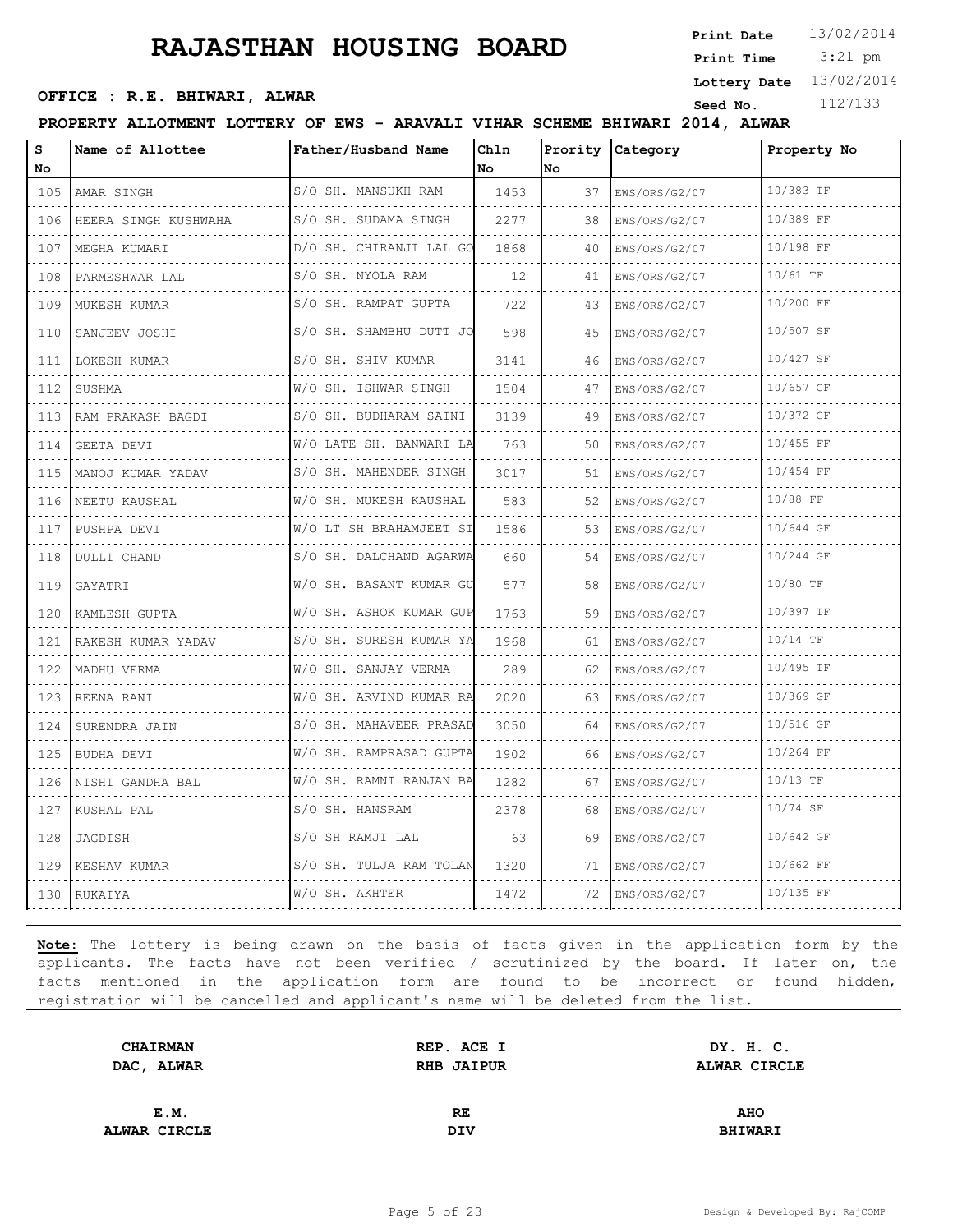3:21 pm **Print Date Print Time**

**Lottery Date** 13/02/2014

## **OFFICE : R.E. BHIWARI, ALWAR**<br>
Seed No. 1127133

**PROPERTY ALLOTMENT LOTTERY OF EWS - ARAVALI VIHAR SCHEME BHIWARI 2014, ALWAR**

| s<br>No | Name of Allottee      | Father/Husband Name     | Chln<br>No | Prority<br>lno | Category           | Property No |
|---------|-----------------------|-------------------------|------------|----------------|--------------------|-------------|
| 131     | USHA JUNEJA           | W/O SH. BALDEV RAJ JUNE | 2946       | 73             | EWS/ORS/G2/07      | 10/119 FF   |
| 132     | PRAVEEN KUMAR SONI    | S/O SH. SUNDER LAL SONI | 2425       | 74             | EWS/ORS/G2/07      | 10/531 GF   |
| 133     | ANUBHAV CHOUDHARY     | S/O SH. BRIJKISHOR CHAU | 582        | 75             | EWS/ORS/G2/07      | 10/78 TF    |
| 134     | RAMESH KUMAR          | S/O SH. OMPRAKASH       | 1054       | 77             | EWS/ORS/G2/07      | 10/179 GF   |
| 135     | RAVINDRA KUMAR        | S/O SH. JILESINGH       | 60         | 79             | EWS/ORS/G2/07      | 10/483 GF   |
| 136     | ANITA THAPLIYAL       | W/O SH. YOGENDER PRASAD | 2988       | 80             | EWS/ORS/G2/07      | 10/337 GF   |
| 137     | SURAJ PAL             | S/O SH. BALKISHAN       | 1573       | 82             | EWS/ORS/G2/07      | 10/476 SF   |
| 138     | KU. MONIKA SINGHAL    | D/O DH. SHUBHASH CHAND  | 2451       | 83             | EWS/ORS/G2/07      | 10/626 GF   |
| 139     | BIJENDRA SINGH        | S/O SH. RAMKISHAN SINGH | 2431       | 85             | EWS/ORS/G2/07      | 10/251 SF   |
| 140     | DIPIKA AGARWAL        | D/O SH. CHANDER PRAKASH | 398        | 86             | EWS/ORS/G2/07      | 10/263 FF   |
| 141     | KU. RAJNI             | D/O SH. SURESH CHAND    | 2900       | 87             | EWS/ORS/G2/07      | 10/205 TF   |
| 142     | SONIYA VERMA          | W/O SH. SANJAY VERMA    | 812        | 88             | EWS/ORS/G2/07      | 10/537 SF   |
| 143     | NATTHU YADAV          | S/O SH. MANGAL<br>.     | 1972       | 89             | EWS/ORS/G2/07      | 10/436 GF   |
| 144     | KUMKUM KHANDELWAL     | W/O SH. MUKESH KHANDELW | 2318       | 90             | .<br>EWS/ORS/G2/07 | 10/267 SF   |
| 145     | SAI RAM               | S/O SH KANHAYA LAL      | 2170       | 91             | EWS/ORS/G2/07      | 10/256 TF   |
| 146     | VIJAY KUMAR SHARMA    | S/O SH PURANCHAND SHARM | 38         | 92             | EWS/ORS/G2/07      | 10/227 GF   |
| 147     | KEDAR NATH            | S/O SH TOOFANI RAN      | 2416       | 93             | EWS/ORS/G2/07      | 10/406 FF   |
| 148     | BHASKARANAND TIWARI   | S/O SH BHAIRAW DUTT TIW | 1194       | 94             | EWS/ORS/G2/07      | $10/1$ GF   |
| 149     | ANOKH SINGH           | S/O SH BHAG SINGH       | 2249       | 95             | EWS/ORS/G2/07      | 10/426 SF   |
| 150     | CHEN ROOP             | S/O SH MAHADEV PRASAD   | 16         | 96             | EWS/ORS/G2/07      | $10/27$ SF  |
| 151     | SUBHASH CHANDER       | S/O SH JASWANT SINGH    | 2300       | 97             | EWS/ORS/G2/07      | 10/261 FF   |
| 152     | JITENDRA YADAV        | S/O SH SHREE CHAND YADA | 2272       | 99             | EWS/ORS/G2/07      | 10/122 SF   |
| 153     | <b>BHIM SINGH</b>     | S/O SH PARIYAV SINGH    | 2166       | 100            | EWS/ORS/G2/07      | 10/321 GF   |
| 154     | RATAN SINGH           | S/O SH LAKHMI CHAND     | 1415       | 101            | EWS/ORS/G2/07      | 10/408 FF   |
|         | 155 KU. NIDHI DESHWAL | D/O SH D.V. DESWAL      | 959        | 105            | EWS/ORS/G2/07      | 10/534 FF   |
|         | 156 SATYAVEER YADAV   | S/O SH RAM AVATAR       | 2194       | 106            | EWS/ORS/G2/07      | 10/72 FF    |

| <b>CHAIRMAN</b>     | REP. ACE I        | DY. H. C.           |  |
|---------------------|-------------------|---------------------|--|
| DAC, ALWAR          | <b>RHB JAIPUR</b> | <b>ALWAR CIRCLE</b> |  |
|                     |                   |                     |  |
| E.M.                | RE.               | <b>AHO</b>          |  |
| <b>ALWAR CIRCLE</b> | DIV               | <b>BHIWARI</b>      |  |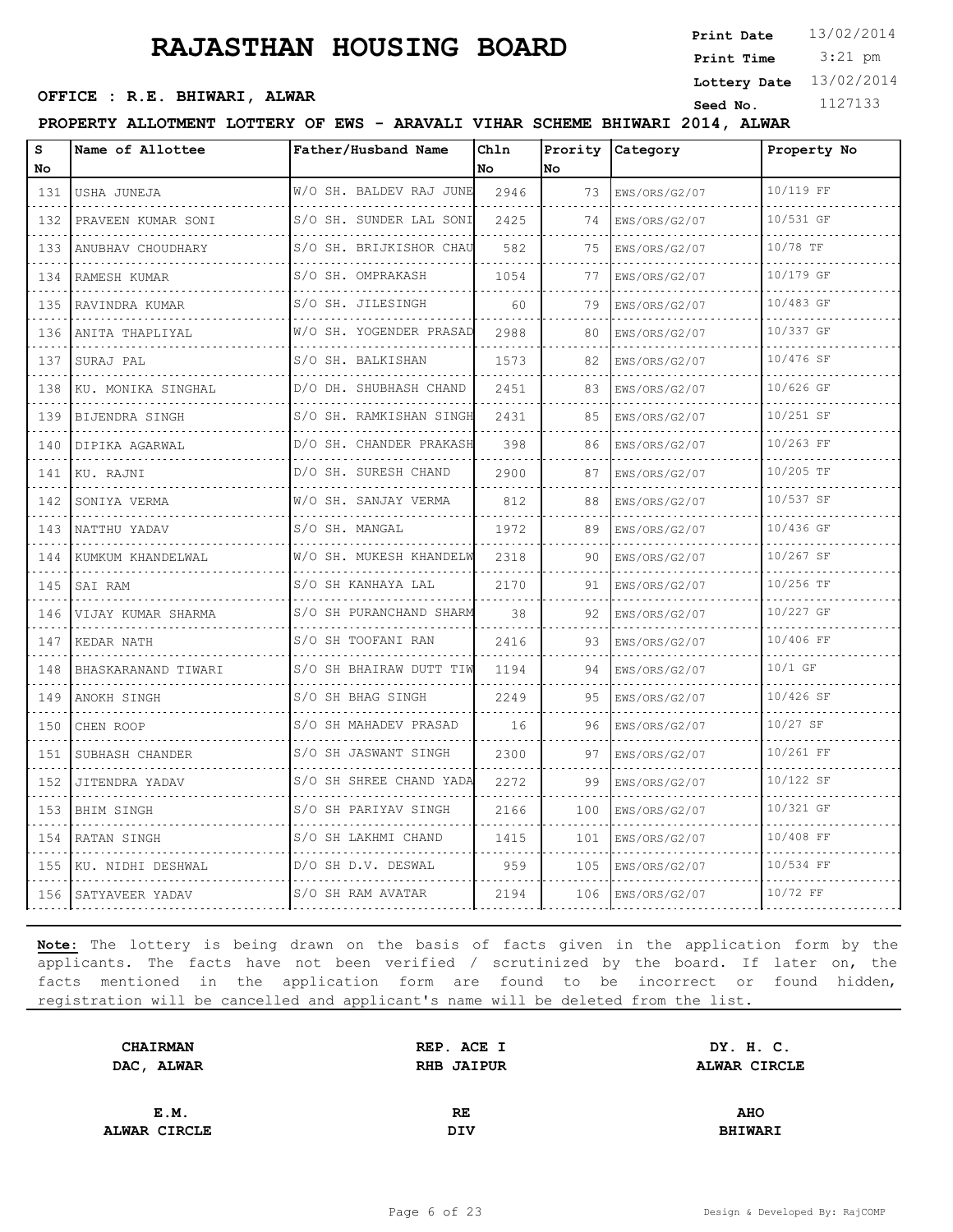3:21 pm **Print Date Print Time**

**Lottery Date** 13/02/2014

## **OFFICE : R.E. BHIWARI, ALWAR**<br>
Seed No. 1127133

**PROPERTY ALLOTMENT LOTTERY OF EWS - ARAVALI VIHAR SCHEME BHIWARI 2014, ALWAR**

| s                                  | Name of Allottee      | Father/Husband Name         | Ch1n | Prority | Category           | Property No |
|------------------------------------|-----------------------|-----------------------------|------|---------|--------------------|-------------|
| No                                 |                       |                             | No.  | No      |                    |             |
| 157                                | ROHITASH              | S/O SH MEER SINGH           | 2339 | 107     | EWS/ORS/G2/07      | 10/262 FF   |
| 158                                | HANS RAJ VERMA        | S/O SH UMED SINGH           | 2469 | 110     | EWS/ORS/G2/07      | $10/15$ TF  |
| 159                                | SUNIL KUMAR           | S/O SH MEHAR CHAND          | 1101 | 111     | EWS/ORS/G2/07      | $10/4$ GF   |
| 160                                | ATUL GUPTA            | S/O SH JITENDER KUMAR G     | 54   | 113     | EWS/ORS/G2/07      | $10/16$ TF  |
| 161                                | KAMLA DEVI            | W/O SH CHOTURAM             | 1708 | 114     | EWS/ORS/G2/07      | 10/479 TF   |
| 162                                | DEEN DAYAL GAUTAM     | S/O SH MANGI LAL SHARMA     | 2105 | 116     | EWS/ORS/G2/07      | 10/410 SF   |
| 163                                | CHHUTTAN LAL          | S/O SH RAM KISHOR DHAKA     | 1179 | 117     | EWS/ORS/G2/07      | 10/421 FF   |
| 164                                | GOMATI DEVI           | W/O SH SATYA NARAIN GUP     | 2380 | 118     | EWS/ORS/G2/07      | 10/468 GF   |
| 165                                | PANKAJ KUMAR GOUR     | S/O SH BHAGWAN SARAN GO     | 2490 | 119     | EWS/ORS/G2/07      | 10/400 TF   |
| 166                                | DHARAMVEER YADAV      | S/O SH MAHA SINGH<br>.      | 43   | 120     | EWS/ORS/G2/07      | 10/661 FF   |
| 167                                | PUNEET AJWANI         | S/O SH VEER BHAN AJAWAN     | 748  | 122     | EWS/ORS/G2/07      | 10/508 SF   |
| 168                                | JAY SINGH             | S/O SH RAJARAM              | 2768 | 123     | EWS/ORS/G2/07      | $10/26$ SF  |
| 169                                | KASHMIRI DEVI         | W/O SH LAL CHAND            | 2175 | 124     | EWS/ORS/G2/07      | 10/532 GF   |
| 170                                | RESHMI                | W/O SH SATYA PRAKASH        | 2771 | 125     | EWS/ORS/G2/07      | 10/124 SF   |
| 171                                | PANKAJ KUMAR          | S/O SH BRAHMDEV PRASAD      | 2336 | 129     | EWS/ORS/G2/07      | 10/105 SF   |
| 172                                | RAJAT GOYAL           | S/O SH OM PRAKASH AGGAR     | 278  | 130     | EWS/ORS/G2/07<br>. | 10/370 GF   |
| 173                                | SACHIN JAWA           | S/O SH JAGDISH CHANDRA<br>. | 2248 | 131     | EWS/ORS/G2/07      | 10/435 GF   |
| 174                                | <b>BALVEER KAUR</b>   | W/O SH AJIT SINGH           | 2836 | 132     | EWS/ORS/G2/07      | 10/75 SF    |
| 175                                | RAM CHANDRA CHOUDHARY | S/O Lt SH JAGE CHOUDHAR     | 1462 | 135     | EWS/ORS/G2/07      | 10/535 FF   |
| 176                                | MUBEEN                | S/O SH PIRU                 | 50   | 136     | EWS/ORS/G2/07      | 10/658 GF   |
| 177                                | DAYA RANI SHARMA      | W/O SH SHIV KUMAR SHARM     | 2728 | 139     | EWS/ORS/G2/07      | 10/121 SF   |
| 178                                | GIRDHARI LAL POONIA   | S/O SH POKAR RAM PUNIA      | 2793 | 140     | EWS/ORS/G2/07      | 10/327 FF   |
| $\sim$ $\sim$ $\sim$ $\sim$<br>179 | KU. AASHIKA JAIN      | D/O SH ASHOK LUHADIA        | 2945 | 141     | EWS/ORS/G2/07      | 10/212 GF   |
| 180                                | NISHA                 | W/O SH RAJENDRA SINGH       | 2348 | 142     | EWS/ORS/G2/07      | 10/152 FF   |
| 181                                | KARAN SINGH           | S/O SH RAJVEER SINGH        | 569  | 143     | EWS/ORS/G2/07      | 10/217 SF   |
|                                    | 182 KANCHAN DEVI      | W/O SH MANOJ KUMAR          | 813  | 145     | EWS/ORS/G2/07      | 10/453 FF   |

| <b>CHAIRMAN</b> | REP. ACE I        | DY. H. C.      |  |
|-----------------|-------------------|----------------|--|
| DAC, ALWAR      | <b>RHB JAIPUR</b> | ALWAR CIRCLE   |  |
|                 |                   |                |  |
| E.M.            | RE                | <b>AHO</b>     |  |
| ALWAR CIRCLE    | DIV               | <b>BHIWARI</b> |  |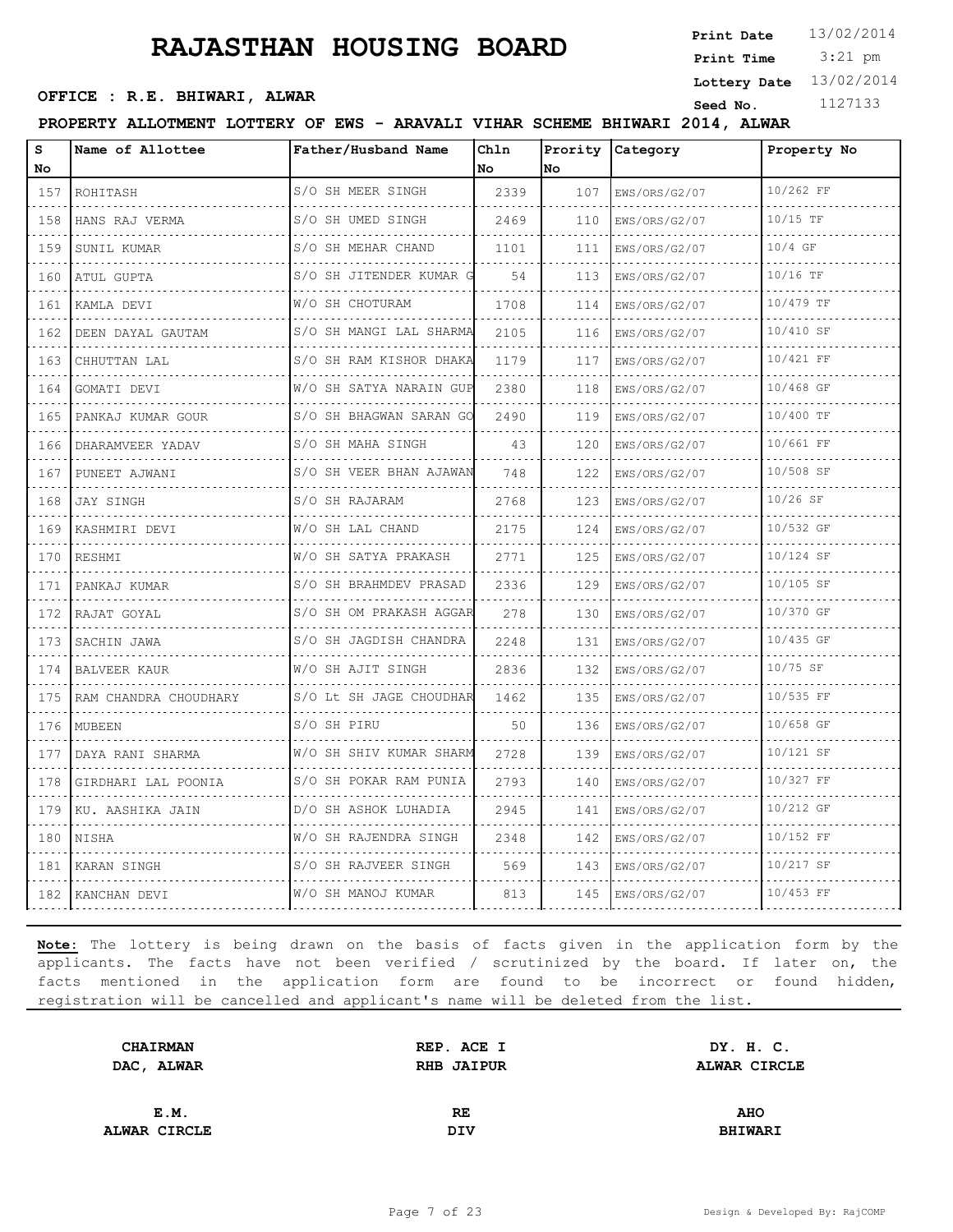3:21 pm **Print Date Print Time**

**Lottery Date** 13/02/2014

## **OFFICE : R.E. BHIWARI, ALWAR**<br>
Seed No. 1127133

#### **PROPERTY ALLOTMENT LOTTERY OF EWS - ARAVALI VIHAR SCHEME BHIWARI 2014, ALWAR**

| S<br>No                                          | Name of Allottee               | Father/Husband Name          | Chln<br>No | Prority<br>No | Category           | Property No |
|--------------------------------------------------|--------------------------------|------------------------------|------------|---------------|--------------------|-------------|
| 183                                              | SANJAY KUMAR KUSHWAH           | S/O SH SARYUG PRASAD KU      | 1614       | 146           | EWS/ORS/G2/07<br>. | 10/480 TF   |
| $\sim$ $\sim$ $\sim$ $\sim$<br>184               | MANOJ KUMAR                    | S/O SH MAHAVEER PRASAD<br>.  | 581        | 147           | EWS/ORS/G2/07      | 10/192 TF   |
| 185                                              | MANJU LATA                     | W/O SH. ROHTASH KUMAR        | 508        | 1             | EWS/HPS/G2/07      | 10/320 TF   |
| 186                                              | SURENDRA SINGH                 | S/O SH. SURESH CHAND         | 803        |               | EWS/HPS/G2/07      | 10/459 SF   |
| $\sim 100$ km s $^{-1}$<br>187                   | LEENA BHATIA                   | .<br>W/O SH. PADAM KUMAR BHA | 1425       |               | .<br>EWS/HPS/G2/07 | 10/503 FF   |
| 188                                              | PAWAN KUMAR MALIC              | .<br>S/O SH. VED PRAKASH     | 1014       | 4             | EWS/HPS/G2/07      | 10/188 SF   |
| 189                                              | SANDEEP KUMAR                  | S/O SH. MEHAR SINGH          | 2470       |               | EWS/HPS/G2/07      | 10/149 FF   |
| الداعات والمنا<br>190                            | .<br>RAJENDRA KUMAR MAHESHWARI | S/O SH. RAMRATAN DASS M<br>. | 2039       | 10            | .<br>EWS/HPS/G2/07 | 10/178 GF   |
| 191                                              | .<br>PREM KUMAR SINDHI         | S/O SH. CHAMAN LAL SIND      | 439        | 11            | EWS/HPS/G2/07      | 10/395 SF   |
| 192                                              | VIJENDRA KUMARI                | D/O SH. TARA CHAND YADA      | 2718       | 12            | EWS/HPS/G2/07      | 10/24 FF    |
| $\sim$ $\sim$ $\sim$ $\sim$<br>193               | SATPAL YADAV                   | S/O SH. RAJARAM YADAV<br>.   | 799        | 14            | .<br>EWS/HPS/G2/07 | 10/482 GF   |
| 194                                              | MANOJ                          | S/O SH. SUBE SINGH           | 226        | 16            | EWS/HPS/G2/07      | 10/64 TF    |
| 195                                              | VISHNU PRASAD SHARMA           | S/O SH. JEENDA RAM SHAR      | 2364       | 18            | EWS/HPS/G2/07      | 10/138 SF   |
| 196                                              | AJAY KUMAR                     | S/O SH. RAMPHOOL<br>.        | 1850       | 21            | .<br>EWS/HPS/G2/07 | 10/524 SF   |
| 197                                              | DEEPA                          | W/O LATE SH. GANGA RAM       | 1341       | 22            | EWS/HPS/G2/07      | 10/237 TF   |
| 198                                              | AJEET KUMAR                    | S/O SH. DEVRAJ SINGH<br>.    | 1900       | 24            | EWS/HPS/G2/07<br>. | 10/159 TF   |
| $\alpha$ is a $\alpha$<br>199                    | PRANAB GUHA                    | S/O SH. AMULYA GUHA<br>.     | 2464       | 25            | EWS/HPS/G2/07      | 10/692 GF   |
| 200                                              | DEEPAK KUMAR SINDHI            | S/O SH. DAYAL DASS SIND      | 438        | 26            | EWS/HPS/G2/07      | 10/207 TF   |
| 201                                              | KU. NIDHI GOYAL                | D/O SH. MAHENDER KUMAR<br>.  | 3045       | 29            | EWS/HPS/G2/07<br>. | 10/344 FF   |
| 202                                              | URMILA RANI                    | W/O SH. GOPAL KISHAN<br>.    | 1685       | 30            | EWS/HPS/G2/07      | 10/629 FF   |
| 203                                              | ASHOK KUMAR                    | S/O SH. BHERU MAL            | 3331       | 31            | EWS/HPS/G2/07      | 10/329 SF   |
| 204                                              | MANJU DEVI                     | W/O SH ARUN KUMAR<br>.       | 2544       | 32            | EWS/HPS/G2/07      | 10/699 SF   |
| $\omega$ , $\omega$ , $\omega$ , $\omega$<br>205 | SARJEET                        | S/O SH. PARAS RAM<br>.       | 1804       | 33            | .<br>EWS/HPS/G2/07 | 10/281 SF   |
| 206                                              | MAHESH CHAND                   | S/O LATE SH. LAL SINGH       | 174        | 35            | EWS/HPS/G2/07      | 10/424 FF   |
| 207                                              | MEHTAB SINGH LAMBA             | S/O SH. HUKAM CHAND          | 2776       | 36            | EWS/HPS/G2/07      | 10/439 FF   |
| 208                                              | SUNITA DEVI                    | W/O SH. UMED SINGH YADA      | 2028       | 37            | EWS/HPS/G2/07      | 10/688 TF   |

| DY. H. C.      |
|----------------|
| ALWAR CIRCLE   |
|                |
| <b>AHO</b>     |
|                |
| <b>BHIWARI</b> |
|                |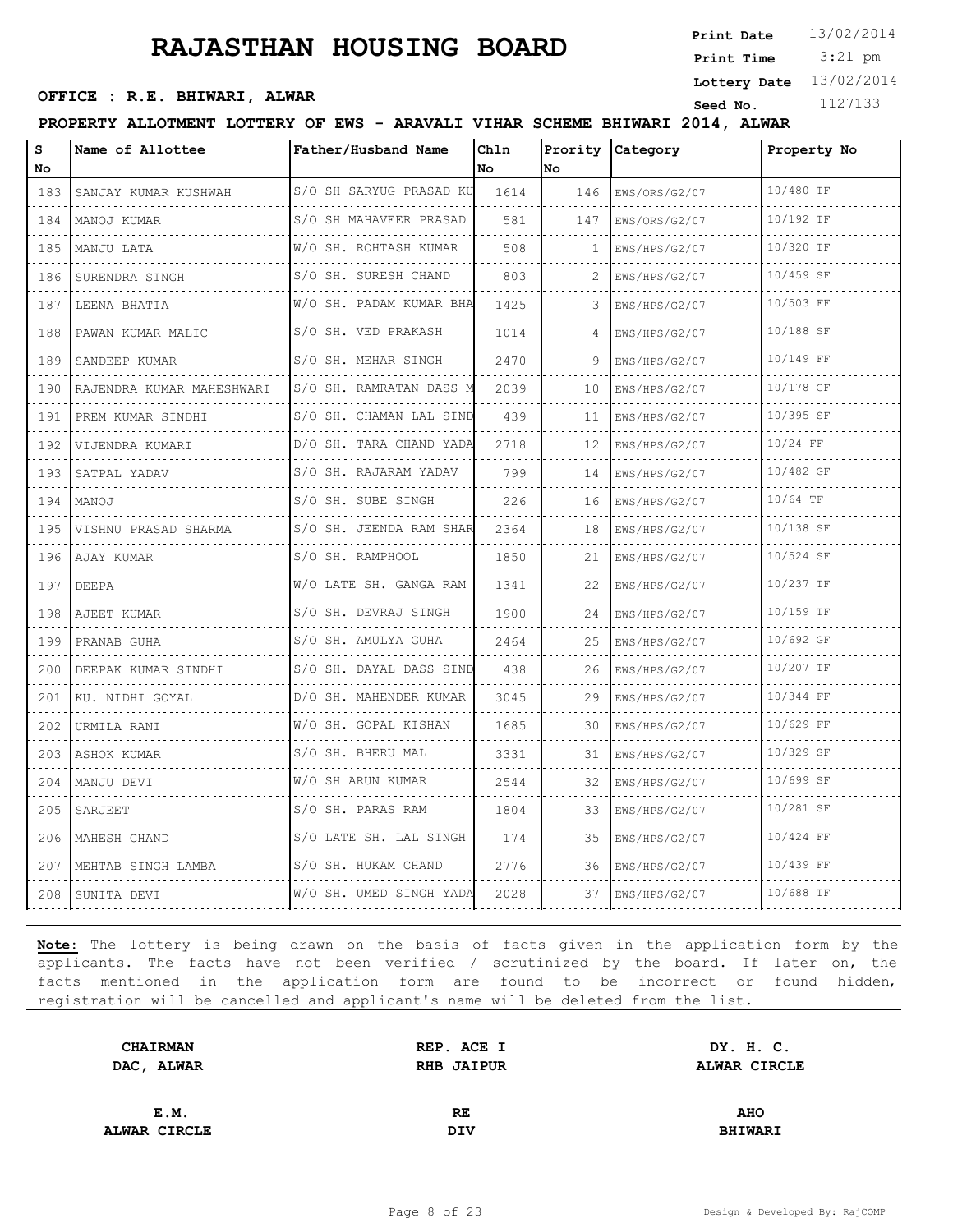3:21 pm **Print Date**  $13/02/2014$ **Print Time**

**Lottery Date** 13/02/2014

## **OFFICE : R.E. BHIWARI, ALWAR**<br>
Seed No. 1127133

#### **PROPERTY ALLOTMENT LOTTERY OF EWS - ARAVALI VIHAR SCHEME BHIWARI 2014, ALWAR**

| S<br>No.                                                                                                                                                    | Name of Allottee       | Father/Husband Name          | Chln<br>No | Prority<br><b>No</b> | Category                                        | Property No |
|-------------------------------------------------------------------------------------------------------------------------------------------------------------|------------------------|------------------------------|------------|----------------------|-------------------------------------------------|-------------|
| 209                                                                                                                                                         | GANPAT LAL SHARMA      | S/O LATE SH. PARMANAND       | 1364       | 39                   | EWS/HPS/G2/07                                   | 10/154 SF   |
| .<br>210                                                                                                                                                    | .<br>MISS SUBHA SMITA  | D/O SH. A C ROUT             | 1849       | 41                   | .<br>EWS/HPS/G2/07                              | 10/145 GF   |
| 211                                                                                                                                                         | .<br>MADAN LAL SHARMA  | S/O SH. RAMCHARAN SHARM      | 2468       | 45                   | EWS/HPS/G2/07                                   | $10/92$ SF  |
| 212                                                                                                                                                         | <b>JAGBANDHU SAHU</b>  | S/O SH. BALA RAM SAHU        | 2426       | 46                   | EWS/HPS/G2/07                                   | 10/213 FF   |
| .<br>213                                                                                                                                                    | .<br>APOOR SABHARWAL   | .<br>S/O SH. VED V SABHARWAL | 685        | 47                   | EWS/HPS/G2/07                                   | $10/29$ TF  |
| 214                                                                                                                                                         | DAYA DEVI SHARMA       | W/O SH. INDER MAL SHARM      | 1233       | 48                   | EWS/HPS/G2/07                                   | 10/538 SF   |
| 215                                                                                                                                                         | BALA KRISHAN RIKHADI   | S/O SH. HARI DUTT RIKHA      | 3140       | 49                   | EWS/HPS/G2/07                                   | 10/338 GF   |
| 216                                                                                                                                                         | SUNITA SHARMA          | W/O SH. KARUNA NIDHI SH<br>. | 385        | 50                   | EWS/HPS/G2/07                                   | 10/407 FF   |
| 217                                                                                                                                                         | .<br>KU. POONAM SAINI  | D/O SH. SHAYAM LAL SAIN      | 2926       | 51                   | EWS/HPS/G2/07                                   | 10/513 GF   |
| 218                                                                                                                                                         | BHAGWATI DEVI          | W/O SH. AMARCHAND<br>.       | 3281       | 56                   | EWS/HPS/G2/07                                   | 10/365 TF   |
| $\sim$ $\sim$ $\sim$ $\sim$<br>219                                                                                                                          | .<br>DESHRAJ CHOUDHARY | S/O SH. RAM LAKHAN           | 1548       | 57                   | a dia dia dia di<br>EWS/HPS/G2/07               | 10/39 FF    |
| 220                                                                                                                                                         | SUSHMA                 | W/O SH. ANIL CHAUDHARY       | 2010       | 58                   | EWS/HPS/G2/07                                   | 10/401 GF   |
| 221                                                                                                                                                         | VASHISTH RAWAT         | S/O SH. RAJKUMAR RAWAT       | 23         | 59                   | EWS/HPS/G2/07                                   | 10/660 GF   |
| 222                                                                                                                                                         | RAM CHANDRA            | S/O SH. BHAGWAT DASS SI<br>. | 2736       | 60                   | and a strategic control of the<br>EWS/HPS/G2/07 | 10/440 FF   |
| 223                                                                                                                                                         | ALPANA SINGH           | W/O SH. ANIL KUMAR SING      | 548        | 62                   | EWS/HPS/G2/07                                   | $10/23$ FF  |
| 224                                                                                                                                                         | KU. SEEMA GUPTA        | D/O SH. SHAYAM LAL GUPT      | 2017       | 63                   | EWS/HPS/G2/07                                   | 10/518 FF   |
| $\sim$ $\sim$ $\sim$ $\sim$<br>225                                                                                                                          | LOKESH GURJAR          | S/O SH. RAMDEV GURJAR        | 2784       | 65                   | EWS/HPS/G2/07<br>.                              | 10/11 SF    |
| 226                                                                                                                                                         | PAWAN KUMAR            | S/O SH. UMRAV SINGH          | 1266       | 66                   | EWS/HPS/G2/07                                   | 10/181 FF   |
| 227                                                                                                                                                         | PREM DEVI              | W/O SH. VIRANDER SINGH       | 3327       | 68                   | EWS/HPS/G2/07                                   | 10/380 SF   |
| $\frac{1}{2} \left( \frac{1}{2} \right) \left( \frac{1}{2} \right) \left( \frac{1}{2} \right) \left( \frac{1}{2} \right) \left( \frac{1}{2} \right)$<br>228 | HIMANSHU               | S/O SH. RAMAVTAR             | 2839       | 69                   | EWS/HPS/G2/07<br>.                              | 10/698 SF   |
| 229                                                                                                                                                         | MADHU GARG             | W/O SH. SHIV DAYAL AGAR      | 603        | 71                   | EWS/HPS/G2/07                                   | 10/153 SF   |
| 230                                                                                                                                                         | POONAM RANI            | W/O SH. DULICHAND            | 2858       | 73                   | EWS/HPS/G2/07                                   | 10/471 FF   |
| $\sim$ $\sim$ $\sim$ $\sim$<br>231                                                                                                                          | CHAMMAN LAL            | S/O SH. DARIYANA MAL<br>.    | 436        | 74                   | EWS/HPS/G2/07<br>.                              | 10/691 GF   |
| 232                                                                                                                                                         | SAVITA                 | W/O SH. DINESH KUMAR         | 2371       | 77                   | EWS/HPS/G2/07                                   | 10/648 FF   |
| 233                                                                                                                                                         | UMESH KUMAR YADAV      | S/O SH. RAJBIR SINGH YA      | 1923       | 78                   | EWS/HPS/G2/07                                   | 10/499 GF   |
| 234                                                                                                                                                         | ABHISHEK SHARMA        | S/O SH. SANTESHWAR PRAS      | 1355       | 80                   | EWS/HPS/G2/07                                   | 10/273 GF   |

| DY. H. C.      |
|----------------|
| ALWAR CIRCLE   |
|                |
| <b>AHO</b>     |
|                |
| <b>BHIWARI</b> |
|                |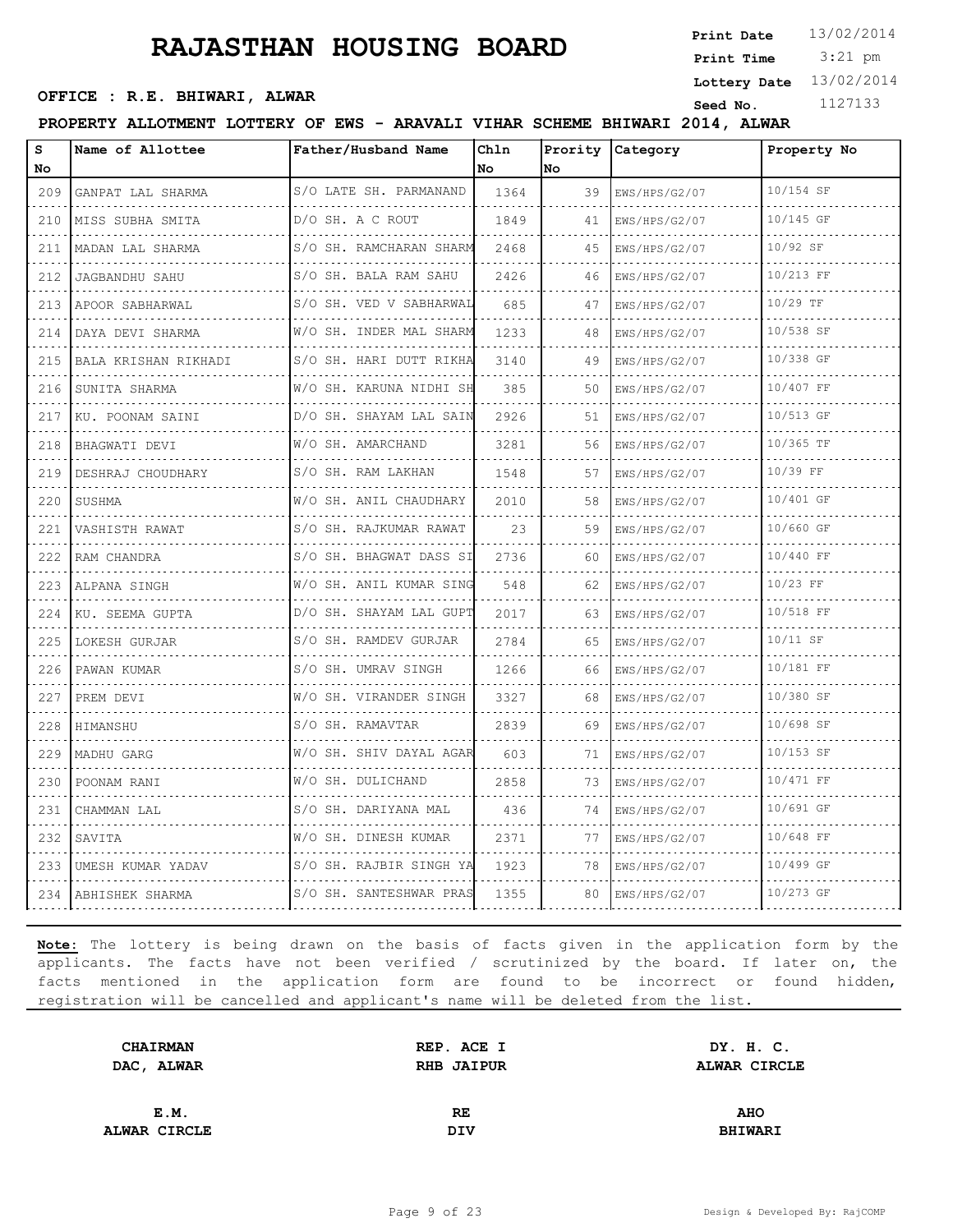3:21 pm **Print Date**  $13/02/2014$ **Print Time**

**Lottery Date** 13/02/2014

## **OFFICE : R.E. BHIWARI, ALWAR**<br>
Seed No. 1127133

**PROPERTY ALLOTMENT LOTTERY OF EWS - ARAVALI VIHAR SCHEME BHIWARI 2014, ALWAR**

| s<br>No                            | Name of Allottee             | Father/Husband Name          | Chln<br>No | Prority<br>No | Category           | Property No |
|------------------------------------|------------------------------|------------------------------|------------|---------------|--------------------|-------------|
| 235                                | ILIYAS KHAN                  | S/O SH. RAJJAK KHAN          | 2868       | 82            | EWS/HPS/G2/07      | 10/134 FF   |
| $\sim$ $\sim$ $\sim$ $\sim$<br>236 | .<br>SEEMA SHARMA            | .<br>W/O SH. NANDKISHOR SHAR | 415        | 83            | .<br>EWS/HPS/G2/07 | 10/272 TF   |
| 237                                | .<br>CHARAN JEET SINGH       | S/O LATE SH. GURBACHAN       | 1819       | 84            | EWS/HPS/G2/07      | 10/492 SF   |
| 238                                | SHYAM SUNDER                 | S/O SH. RAMCHANDER           | 2331       | 85            | EWS/HPS/G2/07      | 10/319 TF   |
| $\sim$ $\sim$ $\sim$ $\sim$<br>239 | .<br>SATYA PAL SINGH YADAV   | .<br>S/O LATE SH. MATADEEN   | 952        | 86            | EWS/HPS/G2/07      | 10/53 FF    |
| 240                                | SUNIL JOSHI                  | .<br>S/O LATE SH. JWALA PRAS | 2174       | 87            | EWS/HPS/G2/07      | 10/666 SF   |
| 241                                | JAG RAM                      | .<br>S/O SH. BAKHTAWAR SINGH | 227        | 88            | EWS/HPS/G2/07      | 10/358 FF   |
| $\sim$ $\sim$ $\sim$ $\sim$<br>242 | NARAYAN DAS                  | S/O SH. JAIRAM DAS           | 2709       | 89            | EWS/HPS/G2/07      | 10/93 TF    |
| 243                                | PRAVEEN MADAN                | S/O SH. LAXMAN DAS MADA      | 2656       | 90            | EWS/HPS/G2/07      | 10/641 GF   |
| 244                                | LAXMAN SHAH                  | S/O SH. NATHNI SHAH          | 2497       | 91            | EWS/HPS/G2/07      | 10/131 GF   |
| $\sim$ $\sim$ $\sim$ $\sim$<br>245 | .<br>RAJENDRA SINGH          | .<br>S/O SH. SHYONARIAN      | 2192       | 92            | EWS/HPS/G2/07      | 10/317 TF   |
| 246                                | VIVEKANAND SHUKLA            | S/O LATE SH. GAYTRI PRA      | 1897       | 93            | EWS/HPS/G2/07      | 10/306 GF   |
| 247                                | RAM DAYAL KUMHAR             | S/O SH. DURGA LAL KUMHA      | 2068       | 96            | EWS/HPS/G2/07<br>. | 10/34 GF    |
| .<br>248                           | RAJ KUMAR RAI                | S/O SH. MAHINDER RAI         | 2067       | 101           | EWS/HPS/G2/07      | 10/161 GF   |
| 249                                | <u>.</u> .<br>HARISH CHANDRA | .<br>S/O SH. BANWARI LAL     | 3073       | 102           | EWS/HPS/G2/07      | 10/48 TF    |
| 250                                | VIJAY PRAKASH SHARMA         | S/O SH. MANGTU RAM SHAR      | 2772       | 105           | EWS/HPS/G2/07      | 10/486 FF   |
| $\sim$ $\sim$ $\sim$ $\sim$<br>251 | NEERAJ                       | S/O SH. VIJAY KUMAR          | 2872       | 106           | EWS/HPS/G2/07      | 10/630 FF   |
| 252                                | PRADEEP SINGH                | S/O SH. MAHIPAL SINGH        | 2974       | 108           | EWS/HPS/G2/07      | 10/60 SF    |
| 253                                | MUKESH KUMAR                 | S/O SH. KHAN CHAND<br>.      | 1244       | 111           | EWS/HPS/G2/07      | 10/458 SF   |
| $\sim$ $\sim$ $\sim$ $\sim$<br>254 | SHYAM SUNDER SHARMA          | S/O SH. HANUMAN SAHAI S<br>. | 1740       | 113           | EWS/HPS/G2/07      | 10/384 TF   |
| 255                                | MOHAN LAL                    | S/O SH. JETHA NAND MALI      | 2702       | 114           | EWS/HPS/G2/07      | 10/447 TF   |
| 256                                | BILANDER SINGH               | S/O SH. ROHTASH YADAV<br>.   | 2124       | 115           | EWS/HPS/G2/07      | $10/45$ TF  |
| .<br>257                           | RAMRATI DEVI                 | W/O SH. RATAN SINGH YAD      | 1174       | .<br>116      | .<br>EWS/HPS/G2/07 | 10/443 SF   |
| 258                                | MUKESH BHATIA                | S/O SH. SHUBHASH BHATIA      | 2015       | 117           | EWS/HPS/G2/07      | 10/279 FF   |
| 259                                | MAHENDRA                     | S/O SH. SULTAN SINGH         | 3260       | 120           | EWS/HPS/G2/07      | 10/211 GF   |
| 260                                | SHIV NARAYAN PRASAD          | S/O SH. GANGA SAGAR PRA      | 1510       | 121           | EWS/HPS/G2/07      | 10/224 TF   |

| <b>CHAIRMAN</b>     | REP. ACE I        | DY. H. C.      |  |
|---------------------|-------------------|----------------|--|
| DAC, ALWAR          | <b>RHB JAIPUR</b> | ALWAR CIRCLE   |  |
|                     |                   |                |  |
| E.M.                | RE.               | <b>AHO</b>     |  |
| <b>ALWAR CIRCLE</b> | DIV               | <b>BHIWARI</b> |  |
|                     |                   |                |  |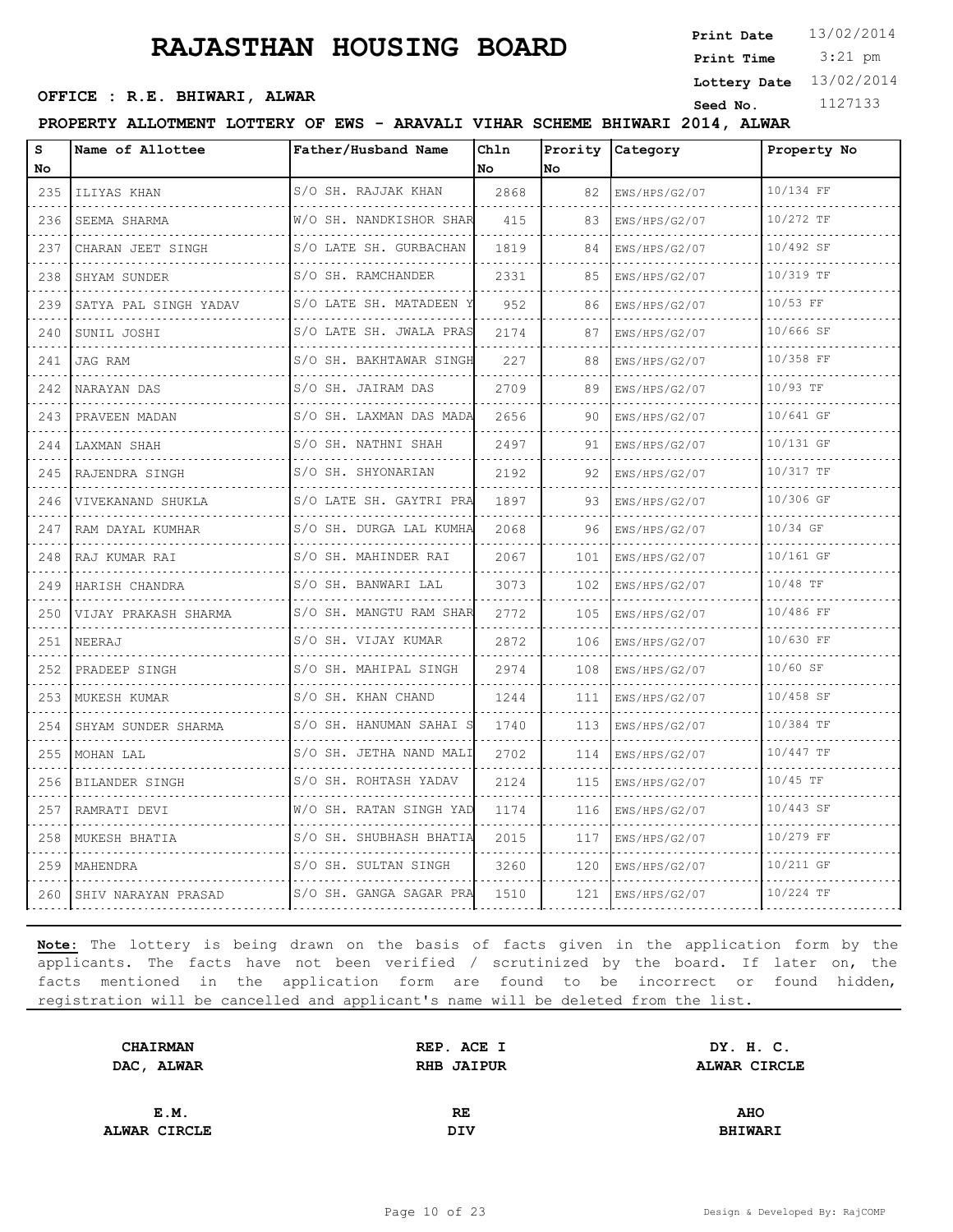3:21 pm **Print Date Print Time**

**Lottery Date** 13/02/2014

## **OFFICE : R.E. BHIWARI, ALWAR**<br>
Seed No. 1127133

#### **PROPERTY ALLOTMENT LOTTERY OF EWS - ARAVALI VIHAR SCHEME BHIWARI 2014, ALWAR**

| S<br>No                                                                                                                          | Name of Allottee      | Father/Husband Name              | Chln<br>No | Prority<br>No | Category           | Property No |
|----------------------------------------------------------------------------------------------------------------------------------|-----------------------|----------------------------------|------------|---------------|--------------------|-------------|
| 261                                                                                                                              | BRAHAM PRAKASH SAINI  | S/O SH. RAMAVTAR SAINI           | 1985       | 123           | EWS/HPS/G2/07      | 10/674 GF   |
| 262                                                                                                                              | PANKAJ GUPTA          | S/O SH. NIRANJAN LAL GU          | 656        | 124           | .<br>EWS/HPS/G2/07 | 10/505 SF   |
| 263                                                                                                                              | USHA DEVI             | .<br>W/O SH. SATVEER SINGH       | 1680       | 127           | EWS/HPS/G2/07      | 10/356 GF   |
| 264                                                                                                                              | SANTOSH DEVI          | W/O SH. DEVKI NANDAN             | 3329       | 129           | EWS/HPS/G2/07      | 10/287 TF   |
| $\frac{1}{2} \left( \frac{1}{2} \right) \left( \frac{1}{2} \right) \left( \frac{1}{2} \right) \left( \frac{1}{2} \right)$<br>265 | BIRENDRA SINGH        | .<br>S/O LATE SH. KUNDAN SIN     | 1464       | 130           | EWS/HPS/G2/07      | $10/25$ SF  |
| 266                                                                                                                              | SEEMA SHARMA          | <u>.</u><br>W/O SH. ASHOK SHARMA | 36         | 131           | EWS/HPS/G2/07      | 10/30 TF    |
| 267                                                                                                                              | SHIV KUMAR            | S/O SH. RAMLAKHAN CHAUD          | 2795       | 133           | EWS/HPS/G2/07      | 10/83 GF    |
| $\omega$ , $\omega$ , $\omega$ , $\omega$<br>268                                                                                 | RANJEET SINGH         | .<br>S/O SH. MAMCHAND            | 805        | 134           | EWS/HPS/G2/07      | 10/229 FF   |
| 269                                                                                                                              | RAVINDRA KUMAR SHARMA | .<br>S/O SH. JUGAL KISHOR SH     | 1434       | 135           | EWS/HPS/G2/07      | 10/166 FF   |
| 270                                                                                                                              | SURENDRA KUMAR        | S/O SH. JAIRAM<br>.              | 2121       | 138           | EWS/HPS/G2/07      | 10/89 SF    |
| $\sim$ $\sim$ $\sim$ $\sim$<br>271                                                                                               | HAR BHAGWAN ARORA     | S/O LATE SH. THAKUR DAS          | 2873       | 140           | EWS/HPS/G2/07      | 10/449 GF   |
| 272                                                                                                                              | BALJEET SHARMA        | .<br>S/O SH. AMAR SINGH          | 1535       | 141           | EWS/HPS/G2/07      | 10/201 SF   |
| 273                                                                                                                              | VIJAY PAL ARYA        | S/O SH KISHAN SINGH              | 1879       | 142           | EWS/HPS/G2/07      | 10/376 FF   |
| $\omega_{\alpha}=\omega_{\alpha}=\omega_{\alpha}$<br>274                                                                         | MANISH KUMAR JINDAL   | S/O SH. POORAN CHAND JI          | 1366       | 144           | EWS/HPS/G2/07      | 10/309 FF   |
| 275                                                                                                                              | YOGESH KUMAR          | S/O SH. JAYNTI PRASAD A          | 115        | 146           | EWS/HPS/G2/07      | 10/86 FF    |
| 276                                                                                                                              | MAMTA GOYAL           | W/O LATE SH. RAJKUMAR G          | 2819       | 147           | EWS/HPS/G2/07      | 10/654 TF   |
| $\omega$ is a set<br>277                                                                                                         | KU. SUMAN GUPTA       | D/O SH. HARI RAM GUPTA           | 2559       | 148           | EWS/HPS/G2/07      | 10/331 SF   |
| 278                                                                                                                              | SUSHIL KUMAR          | .<br>S/O SH. KIRPA RAM           | 2866       | 150           | EWS/HPS/G2/07      | 10/478 TF   |
| 279                                                                                                                              | BUNDU KHAN GAURI      | S/O SH. EMAMUDIN MANSUR          | 1417       | 151           | EWS/HPS/G2/07      | 10/679 FF   |
| $\sim$ $\sim$ $\sim$<br>280                                                                                                      | <b>GURU CHARAN</b>    | S/O SH. BUDH PRASAD              | 2183       | 152           | EWS/HPS/G2/07      | 10/185 SF   |
| 281                                                                                                                              | JOGESH KUMAR TANWAR   | S/O SH. KISHAN TANWAR            | 2961       | 154           | EWS/HPS/G2/07      | 10/286 TF   |
| 282                                                                                                                              | PAWAN KUMAR TIWARI    | S/O SH. RAJENDER TIWARI          | 243        | 155           | EWS/HPS/G2/07      | 10/448 TF   |
| $\omega_{\rm c} = \omega_{\rm c} = \omega_{\rm c}$<br>283                                                                        | SMT. DEVI             | W/O SH. MUNSHI RAM               | 3081       | 156           | EWS/HPS/G2/07      | 10/333 TF   |
| 284                                                                                                                              | SANTOSH KUMAR         | S/O SH. GANGA DHARAN             | 1461       | 157           | EWS/HPS/G2/07      | $10/32$ TF  |
| 285<br>$-1 - 1 - 1$                                                                                                              | MOHAN BABU            | S/O LATE SH. SHER SINGH          | 720        | 158           | EWS/HPS/G2/07      | 10/302 TF   |
| 286                                                                                                                              | SAGAR GUPTA           | S/O SH. RAJKUMAR GUPTA           | 2558       | 159           | EWS/HPS/G2/07      | 10/418 GF   |

| <b>CHAIRMAN</b> | REP. ACE I        | DY. H. C.      |  |
|-----------------|-------------------|----------------|--|
| DAC, ALWAR      | <b>RHB JAIPUR</b> | ALWAR CIRCLE   |  |
|                 |                   |                |  |
| E.M.            | RE.               | <b>AHO</b>     |  |
| ALWAR CIRCLE    | DIV               | <b>BHIWARI</b> |  |
|                 |                   |                |  |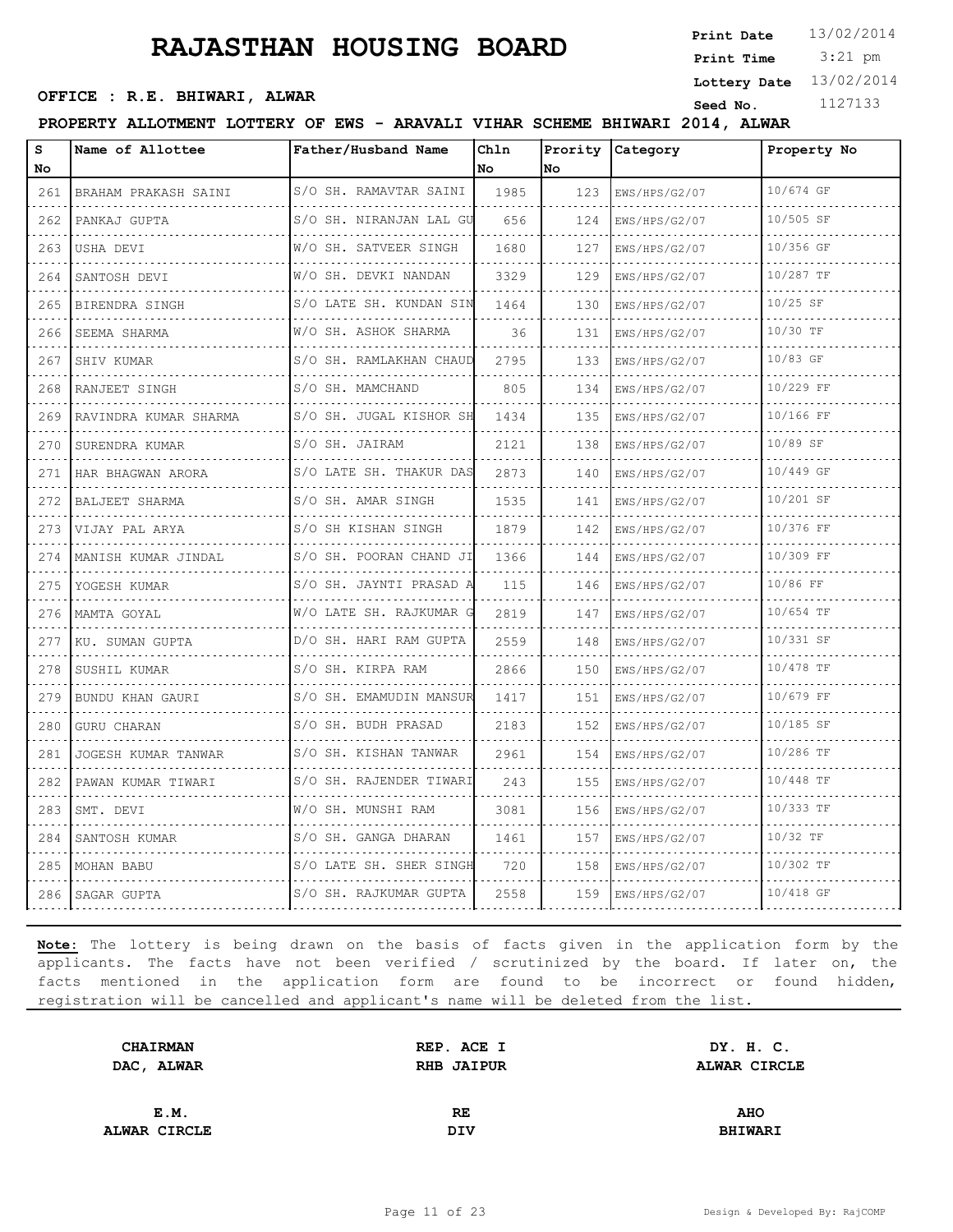3:21 pm **Print Date**  $13/02/2014$ **Print Time**

**Lottery Date** 13/02/2014

## **OFFICE : R.E. BHIWARI, ALWAR**<br>
Seed No. 1127133

#### **PROPERTY ALLOTMENT LOTTERY OF EWS - ARAVALI VIHAR SCHEME BHIWARI 2014, ALWAR**

| S<br>No                                                                                                                                                     | Name of Allottee      | Father/Husband Name          | Chln<br>No | Prority<br>No. | Category           | Property No    |
|-------------------------------------------------------------------------------------------------------------------------------------------------------------|-----------------------|------------------------------|------------|----------------|--------------------|----------------|
| 287                                                                                                                                                         | MAMTA SHARMA          | W/O SH. MAHESH CHAND SH      | 1458       | 162            | EWS/HPS/G2/07      | 10/475 SF      |
| .<br>288                                                                                                                                                    | .<br>OM PRAKASH GUPTA | S/O SH. PYARE LAL GUPTA      | 2742       | .<br>164       | .<br>EWS/HPS/G2/07 | .<br>10/186 SF |
| 289                                                                                                                                                         | RAJ KUMAR SINGH       | .<br>S/O SH. BABU LAL SINGH  | 2683       | 168            | .<br>EWS/HPS/G2/07 | 10/130 GF      |
| 290                                                                                                                                                         | VIDHYA DEVI           | W/O SH. VIJAY SHANKAR        | 2524       | 169            | EWS/HPS/G2/07      | 10/187 SF      |
| $\frac{1}{2} \left( \frac{1}{2} \right) \left( \frac{1}{2} \right) \left( \frac{1}{2} \right) \left( \frac{1}{2} \right) \left( \frac{1}{2} \right)$<br>291 | .<br>NAVEEN KUMAR     | .<br>S/O SH. RAJENDER PRASAD | 40         | 170            | .<br>EWS/HPS/G2/07 | 10/351 TF      |
| 292                                                                                                                                                         | <b>GEEJALA BEGUM</b>  | .<br>W/O SH. M S RAJDAN      | 2521       | 172            | EWS/HPS/G2/07      | 10/97 GF       |
| 293                                                                                                                                                         | PRAKASH VANTI         | W/O LATE SH. PRABHU DAY      | 1375       | 174            | EWS/HPS/G2/07      | 10/310 FF      |
| $\mathcal{L}^{\mathcal{A}}\left( \mathcal{A}^{\mathcal{A}}\right) =\mathcal{L}^{\mathcal{A}}\left( \mathcal{A}^{\mathcal{A}}\right)$<br>294                 | NEELAM YADAV          | .<br>W/O SH. NARESH KUMAR    | 1833       | 175            | EWS/HPS/G2/07<br>. | 10/517 FF      |
| 295                                                                                                                                                         | .<br>KRISHNA DEVI     | W/O LATE SH. KRISHNA DE      | 1408       | 176            | EWS/HPS/G2/07      | 10/540 SF      |
| 296                                                                                                                                                         | RAM LAYAK PAL         | S/O SH. GANGA SAGAR PAL      | 1530       | 178            | EWS/HPS/G2/07      | 10/76 SF       |
| $\sim$ $\sim$ $\sim$ $\sim$<br>297                                                                                                                          | RAM PRAKASH           | S/O SH. MITTHAN LAL          | 33         | 179            | EWS/HPS/G2/07      | 10/283 SF      |
| 298                                                                                                                                                         | DAYA SHANKAR SAINI    | S/O LATE SH. CHHOTE LAL      | 2044       | 180            | EWS/HPS/G2/07      | 10/210 GF      |
| 299                                                                                                                                                         | ROHIT KUMAR GOTHWAL   | S/O SH ANIL KUMAR GOTHW      | 2903       |                | EWS/ORS/G4/07      | 10/311 FF      |
| $\sim$ $\sim$ $\sim$ $\sim$<br>300                                                                                                                          | NAWAL                 | S/O SH JAIDAYAL              | 3206       | 3              | EWS/ORS/G4/07      | 10/84 GF       |
| 301                                                                                                                                                         | RAM SWAROOP KOLI      | S/O SH DURYA RAM             | 1862       | 4              | EWS/ORS/G4/07      | 10/184 FF      |
| 302                                                                                                                                                         | MAHAVEER              | S/O SH SHADIRAM              | 3384       |                | EWS/ORS/G4/07      | 10/191 TF      |
| 303                                                                                                                                                         | CHELA RAM             | S/O SH DANA RAM              | 2514       | 8              | EWS/ORS/G4/07      | 10/46 TF       |
| 304                                                                                                                                                         | CHANDRA SHEKHAR       | S/O SH LAL CHAND             | 3115       | 9              | EWS/ORS/G4/07      | 10/411 SF      |
| 305                                                                                                                                                         | YAAD RAM              | S/O LT SH KISHORI LAL        | 2307       | 10             | EWS/ORS/G4/07      | 10/392 FF      |
| 306                                                                                                                                                         | RADHE SHYAM           | S/O SH MOHAN LAL             | 2668       | 11             | EWS/ORS/G4/07      | 10/382 TF      |
| 307                                                                                                                                                         | KHAJAN CHAND          | S/O SH PURAN CHAND           | 3049       | 12             | EWS/ORS/G4/07      | $10/3$ GF      |
| 308                                                                                                                                                         | HANS RAJ              | S/O SH CHANDER MAL           | 1430       | 13             | EWS/ORS/G4/07      | 10/354 GF      |
| 309                                                                                                                                                         | SUNITA DEVI BAIRWA    | W/O SH BABU LAL BAIRWA       | 1782       | 15             | EWS/ORS/G4/07      | 10/77 TF       |
| 310                                                                                                                                                         | SANTOSH BILONIYA      | W/O SH DHAN SINGH BILON      | 3119       | 16             | EWS/ORS/G4/07      | 10/360 FF      |
| <b>Service</b><br>311                                                                                                                                       | DASHRATH              | S/O SH KANHAIYA LAL          | 2588       | 17             | EWS/ORS/G4/07      | 10/136 FF      |
|                                                                                                                                                             | 312   DINESH          | S/O SH PREM CHAND            | 2227       | 18             | EWS/ORS/G4/07      | 10/156 SF      |

| <b>CHAIRMAN</b> | REP. ACE I        | DY. H. C.      |  |
|-----------------|-------------------|----------------|--|
| DAC, ALWAR      | <b>RHB JAIPUR</b> | ALWAR CIRCLE   |  |
|                 |                   |                |  |
| E.M.            | RE.               | <b>AHO</b>     |  |
|                 |                   |                |  |
| ALWAR CIRCLE    | DIV               | <b>BHIWARI</b> |  |
|                 |                   |                |  |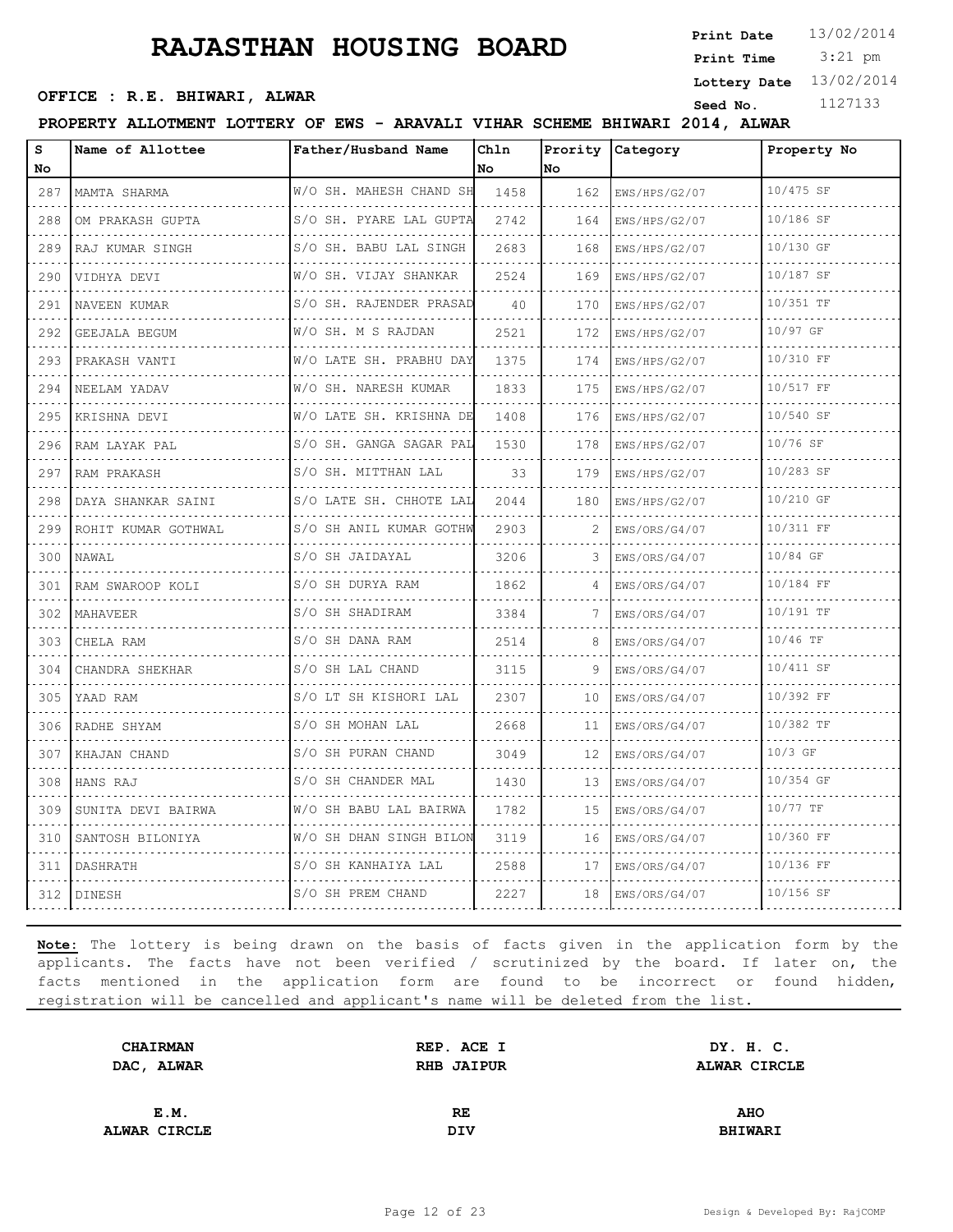3:21 pm **Print Date Print Time**

**Lottery Date** 13/02/2014

## **OFFICE : R.E. BHIWARI, ALWAR**<br>
Seed No. 1127133

#### **PROPERTY ALLOTMENT LOTTERY OF EWS - ARAVALI VIHAR SCHEME BHIWARI 2014, ALWAR**

| s<br>No | Name of Allottee      | Father/Husband Name             | Chln<br>l No | Prority<br>No | Category           | Property No |
|---------|-----------------------|---------------------------------|--------------|---------------|--------------------|-------------|
| 313     | RAJESH KUMAR          | S/O SH PUSHA RAM                | 3003         | 19            | EWS/ORS/G4/07      | 10/326 FF   |
| 314     | PANKAJ                | .<br>S/O LT SH AMAR SINGH<br>.  | 3256         | 20            | .<br>EWS/ORS/G4/07 | 10/399 TF   |
| 315     | PANNA LAL DHOBI       | S/O LT SH DURGA PRASAD          | 231          | 21            | EWS/ORS/G4/07      | 10/193 GF   |
| 316     | BABU LAL MAHAVAR      | S/O SH RAM SWAROOP KOLI         | 1863         | 24            | EWS/ORS/G4/07      | 10/361 SF   |
| 317     | DESH RAJ              | S/O SH UMRAO SINGH              | 691          | 1             | EWS/HPS/G4/07      | 10/236 SF   |
| 318     | SUNITA                | <u>.</u><br>W/O SH JUGAL KISHOR | 3205         |               | EWS/HPS/G4/07      | 10/506 SF   |
| 319     | MANGE LAL             | S/O SH UDARAM                   | 3395         | 3             | EWS/HPS/G4/07      | 10/502 FF   |
| 320     | RAJINDRA KUMAR        | .<br>S/O SH MOHAN LAL           | 2647         | 5.            | .<br>EWS/HPS/G4/07 | 10/142 TF   |
| 321     | SHAKUNTALA DEVI       | W/O LT SH TILAK RAJ             | 1091         | 6             | EWS/HPS/G4/07      | 10/232 FF   |
| 322     | KAILASH               | S/O SH MADHO RAM                | 3380         | 7             | EWS/HPS/G4/07      | 10/377 SF   |
| 323     | SUNIL KUMAR           | S/O SH LEKHRAJ                  | 3341         | 8             | .<br>EWS/HPS/G4/07 | 10/298 SF   |
| 324     | TARA CHAND            | S/O SH DORI LAL                 | 2159         | 9             | EWS/HPS/G4/07      | 10/521 SF   |
| 325     | RAM CHARAN KOLI       | S/O SH KUNDAN KOLI              | 1861         | 10            | EWS/HPS/G4/07<br>. | 10/633 SF   |
| 326     | PURUSHOTTAM           | S/O SH MANGAL                   | 3401         | 12            | EWS/HPS/G4/07      | 10/258 GF   |
| 327     | KU. RAJVANTI          | D/O SH SARWAN KUMAR             | 991          | 13            | EWS/HPS/G4/07      | 10/143 TF   |
| 328     | VIDHYA DEVI           | W/O LT SH DAYARAM BOHRA         | 3218         | 14            | EWS/HPS/G4/07<br>. | 10/204 SF   |
| 329     | KESHAV KHORWAL        | S/O SH MOOL CHAND KHORW         | 1394         | 15            | EWS/HPS/G4/07      | 10/125 TF   |
| 330     | GHAN SHYAM            | .<br>S/O SH PREM CHAND          | 3406         | 16            | EWS/HPS/G4/07      | 10/219 SF   |
| 331     | RAJBEER               | S/O SH PREM CHAND               | 1705         | 18            | EWS/HPS/G4/07      | 10/63 TF    |
| 332     | PREM PRAKASH          | S/O SH OM PRAKASH<br><u>.</u>   | 3272         | 19            | EWS/HPS/G4/07      | 10/463 TF   |
| 333     | LEKH RAJ              | S/O SH GANPAT RAM               | 3244         | 20            | EWS/HPS/G4/07      | 10/38 FF    |
| 334     | ASHOK KUMAR           | S/O SH GANGA RAM<br>.           | 3332         | 21            | EWS/HPS/G4/07      | 10/305 GF   |
| 335     | BRIJ MOHAN            | S/O SH BHAJJU RAM               | 163          | 22            | EWS/HPS/G4/07      | 10/141 TF   |
| 336     | KISHAN LAL            | S/O LT SH BHANWAR LAL           | 3243         | 25            | EWS/HPS/G4/07      | 10/363 SF   |
| 337     | LAXMAN RAM MEENA      | S/O SH SHIVNATH MEENA           | 899          | 6             | EWS/ORS/G5/07      | 10/202 SF   |
|         | 338   MANNU RAM MEENA | S/O SH NAWAL KISHOR MEE         | 896          | 10            | EWS/ORS/G5/07      | 10/49 GF    |

| REP. ACE I        | DY. H. C.      |  |
|-------------------|----------------|--|
| <b>RHB JAIPUR</b> | ALWAR CIRCLE   |  |
|                   |                |  |
| RE.               | <b>AHO</b>     |  |
| DIV               | <b>BHIWARI</b> |  |
|                   |                |  |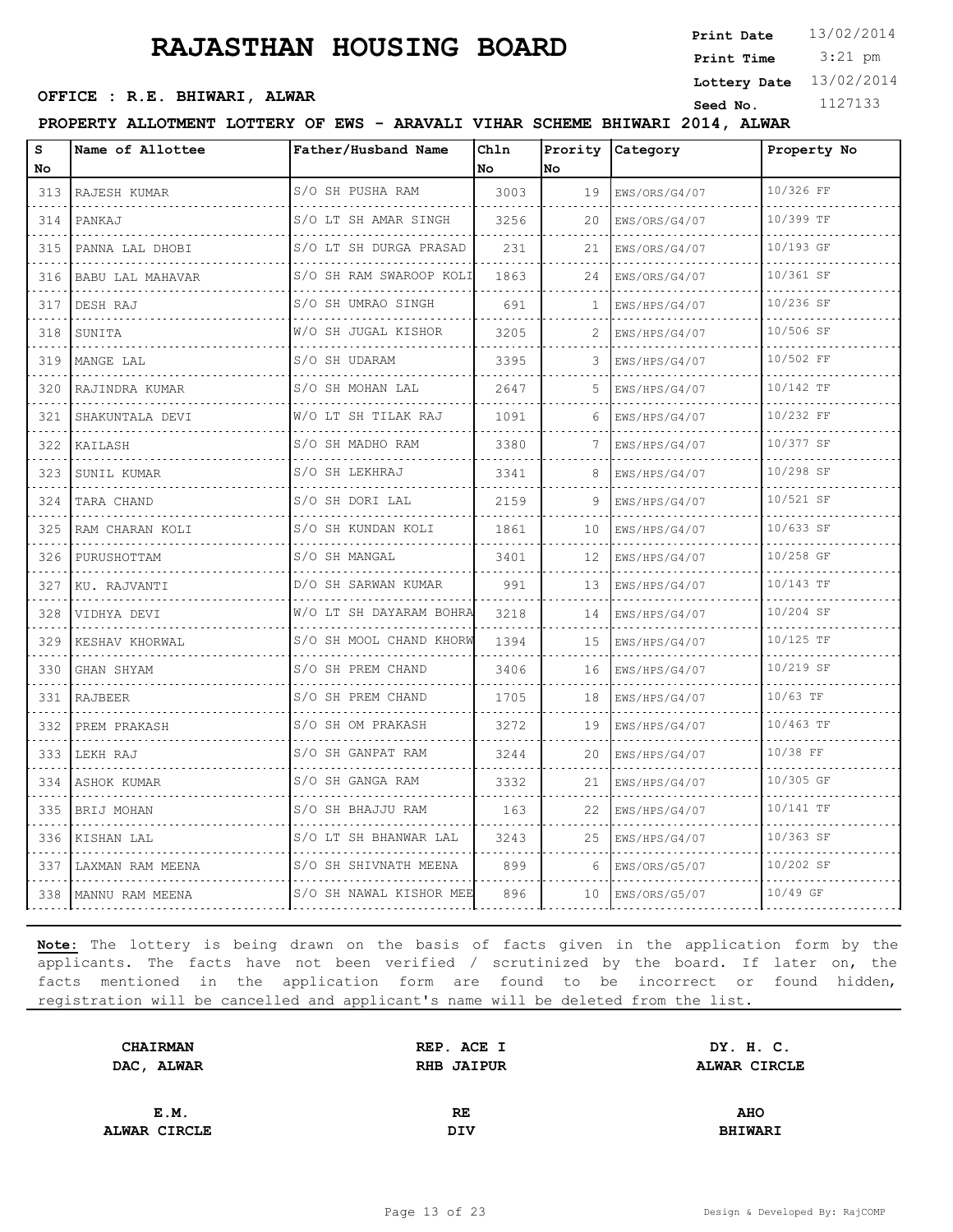3:21 pm **Print Date Print Time**

**Lottery Date** 13/02/2014

## **OFFICE : R.E. BHIWARI, ALWAR**<br>
Seed No. 1127133

#### **PROPERTY ALLOTMENT LOTTERY OF EWS - ARAVALI VIHAR SCHEME BHIWARI 2014, ALWAR**

| S<br>No                                                                                                                          | Name of Allottee          | Father/Husband Name          | Chln<br>No. | Prority<br>No | Category           | Property No |
|----------------------------------------------------------------------------------------------------------------------------------|---------------------------|------------------------------|-------------|---------------|--------------------|-------------|
| 339                                                                                                                              | RAM CHANDRA MEENA         | S/O SH MOHAN LAL MEENA       | 1040        | 13            | EWS/ORS/G5/07      | 10/91 SF    |
| 340                                                                                                                              | PRAKASH CHAND MEENA       | S/O SH SYONARAIN MEENA       | 1004        | 14            | .<br>EWS/ORS/G5/07 | 10/280 FF   |
| 341                                                                                                                              | RAM PHOOL MEENA           | .<br>S/O SH KAJODMAL MEENA   | 630         | 16            | EWS/ORS/G5/07      | $10/10$ SF  |
| 342                                                                                                                              | SAMAY SINGH MEENA         | S/O SYOPAL MEENA             | 2996        | 1             | EWS/HPS/G5/07      | 10/218 SF   |
| $- - - -$<br>343                                                                                                                 | POORAN MAL MEENA          | .<br>S/O SH BADRI NARAIN MEE | 235         |               | EWS/HPS/G5/07      | 10/190 TF   |
| 344                                                                                                                              | RAM AVATAR MEENA          | .<br>S/O SH JAGDISH NARAIN M | 1038        | 5.            | EWS/HPS/G5/07      | 10/636 SF   |
| 345                                                                                                                              | SATYA PAL SINGH MEENA     | S/O SH MADU RAM MEENA        | 3026        | 6             | EWS/HPS/G5/07      | 10/113 GF   |
| $\omega_{\rm{c}} = \omega_{\rm{c}} = \omega_{\rm{c}}$<br>346                                                                     | KALYAN SAHAI MEENA        | S/O LT SH RAM GOPAL MEE      | 143         |               | EWS/HPS/G5/07      | 10/108 SF   |
| 347                                                                                                                              | HARI MOHAN MEENA          | .<br>S/O LT SH RAM GOPAL MEE | 137         | 16            | EWS/HPS/G5/07      | 10/650 SF   |
| 348                                                                                                                              | CHET RAM MEENA            | S/O SH MOOL CHAND MEENA      | 1160        | 17            | EWS/HPS/G5/07      | 10/394 SF   |
| 349                                                                                                                              | RAMAVATAR MEENA           | S/O LT SH SHIV SAHAI ME      | 232         | 19            | EWS/HPS/G5/07      | 10/82 GF    |
| 350                                                                                                                              | SUNIL KUMAR YADAV         | .<br>S/O SH SURAT SINGH YADA | 2876        | 1             | EWS/ORS/G7/07      | 10/147 GF   |
| 351                                                                                                                              | JAL SINGH YADAV           | S/O SH GUMANI RAM            | 2332        | 2             | EWS/ORS/G7/07      | 10/165 FF   |
| $- - - - -$<br>352                                                                                                               | KARAN SINGH YADAV         | S/O SH SYOLAL YADAV          | 1711        |               | EWS/ORS/G7/07      | 10/328 FF   |
| 353                                                                                                                              | BAHADUR SINGH             | S/O SH BANWARI LAL           | 2087        | 4             | EWS/ORS/G7/07      | 10/151 FF   |
| 354                                                                                                                              | OM PRAKASH                | S/O SH MANGAL SINGH<br>.     | 2208        | .5            | EWS/ORS/G7/07      | 10/117 FF   |
| $- - - - -$<br>355                                                                                                               | SATISH KUMAR              | S/O SH SHER SINGH            | 621         |               | .<br>EWS/ORS/G7/07 | $10/41$ SF  |
| 356                                                                                                                              | NARENDRA KUMAR YADAV<br>. | S/O LT SH JAGMAL SINGH       | 1119        | 7             | EWS/ORS/G7/07      | 10/335 TF   |
| 357                                                                                                                              | CHHOTI DEVI YADAV         | W/O LT SH LAXMAN PRASAD      | 2111        | 8             | EWS/ORS/G7/07      | 10/373 FF   |
| $\frac{1}{2} \left( \frac{1}{2} \right) \left( \frac{1}{2} \right) \left( \frac{1}{2} \right) \left( \frac{1}{2} \right)$<br>358 | VIMLA DEVI                | W/O LT SH NARESH KUMAR       | 1124        | 1             | EWS/HPS/G7/07      | 10/431 TF   |
| 359                                                                                                                              | MUKESH KUMAR ROHILA       | S/O SH ROSHAN LAL            | 750         | 3             | EWS/HPS/G7/07      | 10/634 SF   |
| 360                                                                                                                              | RATI RAM YADAV            | S/O SH CHANDER SINGH         | 3202        |               | EWS/HPS/G7/07      | 10/444 SF   |
| $\omega = \omega - \omega - \omega$<br>361                                                                                       | PHOOL SINGH               | S/O SH NAND RAM              | 988         | 5             | EWS/HPS/G7/07      | 10/669 TF   |
| 362                                                                                                                              | VIDHYA DEVI               | W/O SH SHER SINGH YADAV      | 2081        | 6             | EWS/HPS/G7/07      | 10/523 SF   |
| 363                                                                                                                              | OM PRAKASH KAUSHIK        | S/O SH FATEH CHAND KAUS      | 433         | 7             | EWS/HPS/G7/07      | 10/416 TF   |
| 364 l                                                                                                                            | SARTI DEVI                | W/O SH UMRAO SINGH           | 1122        |               | EWS/HPS/G7/07      | 10/430 TF   |

| REP. ACE I        | DY. H. C.      |  |
|-------------------|----------------|--|
| <b>RHB JAIPUR</b> | ALWAR CIRCLE   |  |
|                   |                |  |
| RE.               | <b>AHO</b>     |  |
| DIV               | <b>BHIWARI</b> |  |
|                   |                |  |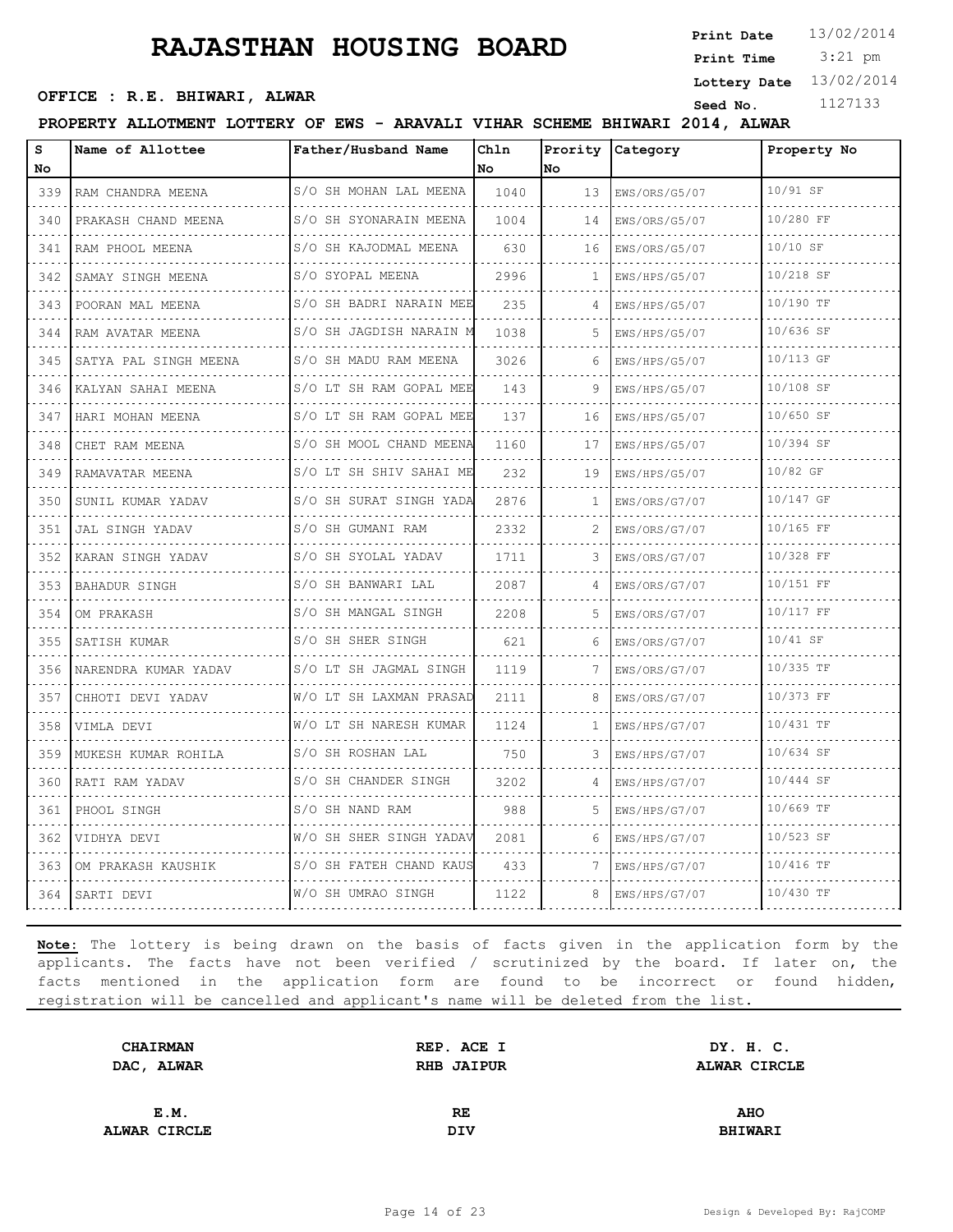3:21 pm **Print Date Print Time**

## **OFFICE : R.E. BHIWARI, ALWAR**<br>
Seed No. 1127133

**Lottery Date** 13/02/2014

#### **PROPERTY ALLOTMENT LOTTERY OF EWS - ARAVALI VIHAR SCHEME BHIWARI 2014, ALWAR**

| S<br>No                                                                                                                                     | Name of Allottee          | Father/Husband Name                    | Chln<br>No | Prority<br>lNo. | Category           | Property No |
|---------------------------------------------------------------------------------------------------------------------------------------------|---------------------------|----------------------------------------|------------|-----------------|--------------------|-------------|
| 365                                                                                                                                         | HARI RAM                  | S/O SH HABRU RAM                       | 2845       | 9               | EWS/HPS/G7/07      | 10/69 FF    |
| .<br>366                                                                                                                                    | .<br>HANSADUTT SHARMA     | SH. SHIV DUTT SHARMA                   | 1248       | 1               | .<br>EWS/ORS/G1/10 | 10/226 GF   |
| 367                                                                                                                                         | MUKESH KUMAR              | SH. JAYVEER SINGH                      | 730        |                 | EWS/ORS/G1/10      | 10/386 GF   |
| 368                                                                                                                                         | NANDA BALLABH             | SH. RAMDUTT                            | 1464       | 3               | EWS/ORS/G1/10      | 10/415 TF   |
| 369                                                                                                                                         | .<br>JAGDISH PRASAD GUPTA | LATE SH. KHEM CHAND GUP                | 191        | 2               | EWS/HPS/G1/10      | 10/221 TF   |
| 370                                                                                                                                         | BANWARI LAL YADAV         | . . <b>.</b> .<br>SH. BANSHIDHAR YADAV | 1256       | 3               | EWS/HPS/G1/10      | 10/680 FF   |
| 371                                                                                                                                         | SOUMAN PARNAL             | SH. DHIRENDRA NATH PARU                | 2943       |                 | EWS/HPS/G1/10      | 10/128 TF   |
| $\omega$ is a $\omega$<br>372                                                                                                               | SANJAY SHARMA             | SH. RAMAVTAR SHARMA<br>.               | 1948       | 5.              | .<br>EWS/HPS/G1/10 | 10/303 TF   |
| 373                                                                                                                                         | KANIHYA LAL               | SH. MANGI LAL                          | 1873       | 6               | EWS/HPS/G1/10      | 10/485 FF   |
| 374                                                                                                                                         | BYAS SINGH                | SH. BRIJ BHUSHAN SINGH                 | 2524       | 7               | EWS/HPS/G1/10      | 10/313 SF   |
| $\mathcal{L}^{\mathcal{A}}\left( \mathcal{A}^{\mathcal{A}}\right) =\mathcal{L}^{\mathcal{A}}\left( \mathcal{A}^{\mathcal{A}}\right)$<br>375 | SURAJ RAM                 | SH. NYOLA RAM                          | 888        |                 | EWS/HPS/G1/10      | 10/266 SF   |
| 376                                                                                                                                         | NAKUL UPADHAY             | SH. DINESH KUMAR                       | 2167       | 9               | EWS/HPS/G1/10      | 10/345 SF   |
| 377                                                                                                                                         | OM PRAKASH GUPTA          | SH. JAGDISH PRASAD GUPT<br>.           | 173        | 10              | EWS/HPS/G1/10      | 10/684 SF   |
| $\omega_{\rm c} = \omega_{\rm c} = \omega_{\rm c}$<br>378                                                                                   | SONU GUPTA                | SH. HARI RAM AGARWAL                   | 535        | 11              | EWS/HPS/G1/10      | 10/199 FF   |
| 379                                                                                                                                         | KALURAM                   | SH. MALA RAM                           | 2497       | 12              | EWS/HPS/G1/10      | 10/343 FF   |
| 380                                                                                                                                         | ROHIT OJHA                | SH. ARVIND OJHA                        | 921        | 13              | EWS/HPS/G1/10      | 10/172 SF   |
| $\mathcal{L}^{\mathcal{A}}\left( \mathcal{A}^{\mathcal{A}}\right) =\mathcal{L}^{\mathcal{A}}\left( \mathcal{A}^{\mathcal{A}}\right)$<br>381 | BRAHAM PRAKASH YADAV      | SH. RADHEY SHAYAM YADAV                | 135        | 14              | EWS/HPS/G1/10      | 10/342 FF   |
| 382                                                                                                                                         | DHARAMVEER SINGH YADAV    | SH. SHER SINGH                         | 470        | 15              | EWS/HPS/G1/10      | 10/374 FF   |
| 383                                                                                                                                         | SEWASINGH DAYMA           | SH. BANE SINGH DAYMA<br>.              | 1936       | 16              | EWS/HPS/G1/10      | 10/472 FF   |
| $\sim$ $\sim$ $\sim$<br>384                                                                                                                 | ANIL CHATURVEDI           | SH. CHANDER SHEKHAR                    | 756        | 17              | EWS/HPS/G1/10      | 10/299 SF   |
| 385                                                                                                                                         | DESH RAJ                  | SH. HAR PRASAD                         | 1622       | 18              | EWS/HPS/G1/10      | 10/126 TF   |
| 386                                                                                                                                         | SANJEET KUMAR SHRIWASTAV  | SH. SADANAND LAL<br>.                  | 2557       | 19              | EWS/HPS/G1/10      | 10/169 SF   |
| $\omega$ , $\omega$ , $\omega$ , $\omega$<br>387                                                                                            | SHIV KUMAR SHARMA         | SH. PRAHLAD RAI SHARMA                 | 2482       | 21              | EWS/HPS/G1/10      | 10/663 FF   |
| 388                                                                                                                                         | RAGUBEER SHARMA           | SH. MAHVEER PRASAD SHAR                | 1110       | 22              | EWS/HPS/G1/10      | 10/109 TF   |
| 389                                                                                                                                         | SHISHPAL                  | SH. RAM KUMAR                          | 1255       | 23              | EWS/HPS/G1/10      | 10/275 GF   |
| 390                                                                                                                                         | KAMLESH KUMAR SHARMA      | SH. MURARI LAL SHARMA                  | 2380       | 24              | EWS/HPS/G1/10      | 10/292 GF   |

| REP. ACE I        | DY. H. C.      |  |
|-------------------|----------------|--|
| <b>RHB JAIPUR</b> | ALWAR CIRCLE   |  |
|                   |                |  |
| RE.               | <b>AHO</b>     |  |
| DIV               | <b>BHIWARI</b> |  |
|                   |                |  |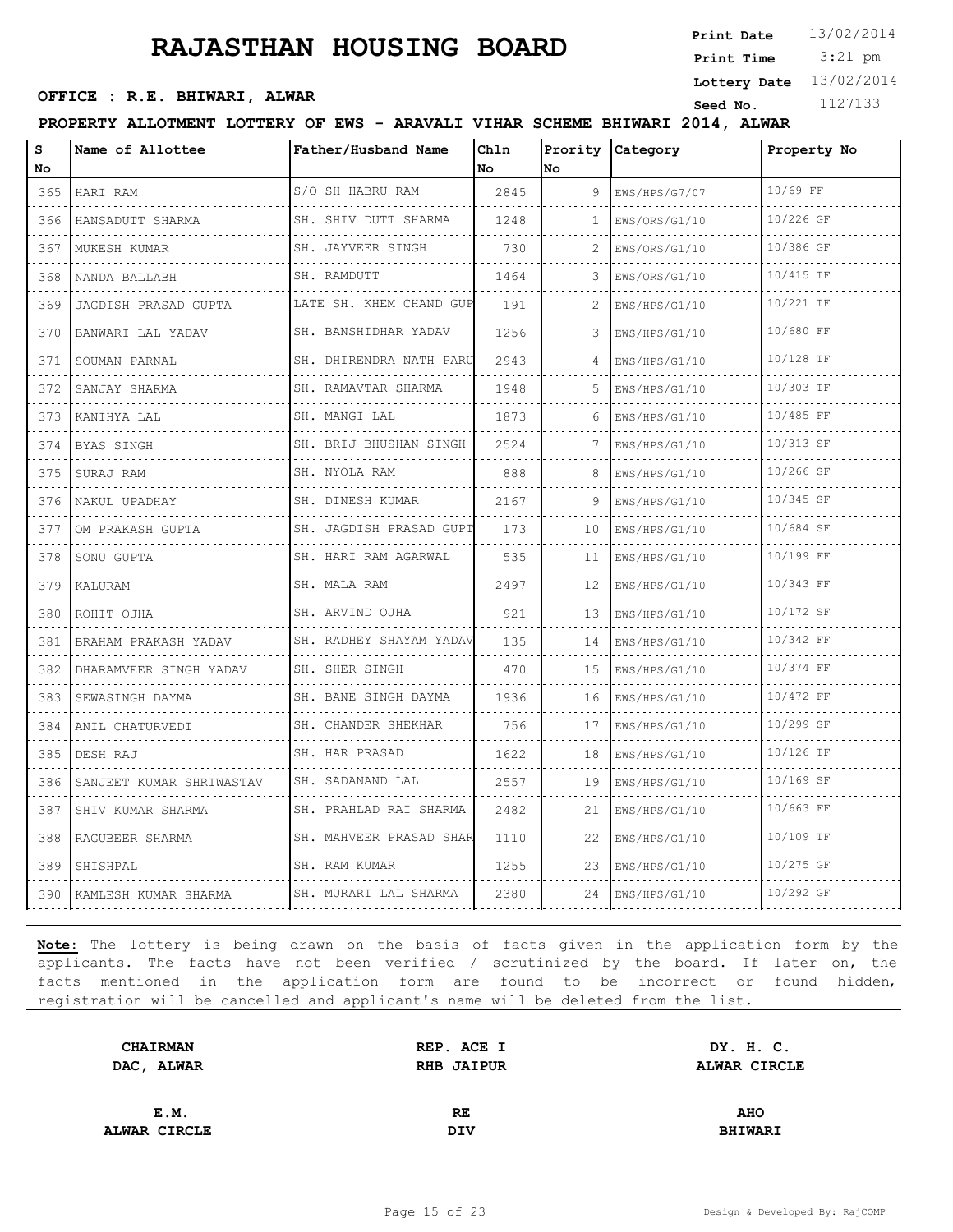3:21 pm **Print Date**  $13/02/2014$ **Print Time**

**Lottery Date** 13/02/2014

## **OFFICE : R.E. BHIWARI, ALWAR**<br>
Seed No. 1127133

**PROPERTY ALLOTMENT LOTTERY OF EWS - ARAVALI VIHAR SCHEME BHIWARI 2014, ALWAR**

| s                                                                                                                                | Name of Allottee     | Father/Husband Name         | Ch1n |     | Prority Category | Property No |
|----------------------------------------------------------------------------------------------------------------------------------|----------------------|-----------------------------|------|-----|------------------|-------------|
| No                                                                                                                               |                      |                             | No   | No. |                  |             |
| 391                                                                                                                              | OMBEER SINGH         | SH. JAI SINGH<br>.          | 2359 | 25  | EWS/HPS/G1/10    | 10/312 FF   |
| 392                                                                                                                              | KARAN BEER           | SH. SHISH PAL               | 2124 | 26  | EWS/HPS/G1/10    | 10/155 SF   |
| 393                                                                                                                              | SANJAY SINGH         | SH. RAMDASS                 | 1163 | 27  | EWS/HPS/G1/10    | 10/40 FF    |
| $\sim$ $\sim$ $\sim$<br>394                                                                                                      | HARINDRA KUMAR YADAV | SH. SHIV LAKHAN YADAV<br>.  | 2118 | 28  | EWS/HPS/G1/10    | 10/291 GF   |
| 395                                                                                                                              | SHASHIKANT           | SH. BABU LAL                | 2921 | 29  | EWS/HPS/G1/10    | 10/647 FF   |
| 396                                                                                                                              | SUNITA SHARMA        | SH. MANOJ KUMAR SHARMA      | 2744 | 30  | EWS/HPS/G1/10    | 10/391 FF   |
| 397                                                                                                                              | HEMLATA SHARMA       | SH. SHUSHIL SHARMA<br>.     | 220  | 1.  | EWS/ORS/G1/10    | 10/245 FF   |
| 398                                                                                                                              | NIDHESH KUMAR SHARMA | SH. CHHOTE LAL SHARMA       | 952  | 1   | EWS/ORS/G2/10    | 10/403 GF   |
| 399                                                                                                                              | MADAN LAL            | SH. RAMPRTAP                | 2097 | 2   | EWS/ORS/G2/10    | 10/639 TF   |
| 400                                                                                                                              | MANOJ KUMARI         | SH. BIRSINGH YADAV          | 2339 |     | EWS/ORS/G2/10    | 10/314 SF   |
| $\sim$ $\sim$ $\sim$<br>401                                                                                                      | GITENDRA KUMAR       | SH. RAMJI LAL SHARMA        | 2057 | 4   | EWS/ORS/G2/10    | 10/460 SF   |
| 402                                                                                                                              | HARIOM UPADHAY       | SH. BANSH BIHARI UPDHYA     | 486  |     | EWS/ORS/G2/10    | 10/520 FF   |
| 403                                                                                                                              | DAMODAR JOSHI        | SH. CHANDER DUTT JOSHI<br>. | 1465 |     | EWS/ORS/G2/10    | 10/274 GF   |
| $\sim$ $\sim$ $\sim$ $\sim$<br>404                                                                                               | DEEPAK KUMAR         | SH. MAHAVEER PRASAD YAD     | 27   | 7   | EWS/ORS/G2/10    | 10/367 TF   |
| 405                                                                                                                              | PRATIMA              | SH. INDER KUMAR YADAV       | 1036 | 8   | EWS/ORS/G2/10    | 10/470 FF   |
| 406<br>$\sim$ $\sim$ $\sim$ $\sim$                                                                                               | TAPODHAN             | SH. SARDARA RAM<br>.        | 1827 | 9   | EWS/ORS/G2/10    | 10/509 TF   |
| 407                                                                                                                              | KULDEEP SINGH        | SH. SHRI RAM                | 2368 | 10  | EWS/ORS/G2/10    | 10/170 SF   |
| 408                                                                                                                              | ROKMANI DEVI         | SH. SITA RAM GUPTA          | 2402 | 11  | EWS/ORS/G2/10    | 10/452 GF   |
| 409<br>$\frac{1}{2} \left( \frac{1}{2} \right) \left( \frac{1}{2} \right) \left( \frac{1}{2} \right) \left( \frac{1}{2} \right)$ | SUMAN LATA           | SH. ABHENDER KUMAR          | 2324 | 12  | EWS/ORS/G2/10    | 10/477 TF   |
| 410                                                                                                                              | THAKUR SINGH         | SH. OMPRAKASH               | 2108 | 13  | EWS/ORS/G2/10    | 10/469 FF   |
| 411                                                                                                                              | PRANIT KUMAR         | SH. MAHENDER SINGH YADA     | 2323 | 14  | EWS/ORS/G2/10    | 10/414 TF   |
| 412<br>$\omega$ and $\omega$ in                                                                                                  | KAVITA BABBAR        | SH. AJAY BABBAR<br>.        | 2692 | 15  | EWS/ORS/G2/10    | 10/419 GF   |
| 413                                                                                                                              | SHYAM SHRIMAL        | SH. BRIJ MOHAN SHRIMAL      | 2223 | 1.  | EWS/HPS/G2/10    | 10/514 GF   |
| 414                                                                                                                              | DAYAWATI             | SH. RAM BABU                | 968  | 2   | EWS/HPS/G2/10    | 10/659 GF   |
| 415                                                                                                                              | BIMLA DEVI           | SH. RAMAVTAR                | 685  | 3   | EWS/HPS/G2/10    | 10/481 GF   |
| 416                                                                                                                              | SANJAY GUPTA         | SH. VIJAY KUMAR GUPTA       | 2178 | 4   | EWS/HPS/G2/10    | 10/315 SF   |

| <b>CHAIRMAN</b> | REP. ACE I | DY. H. C.      |  |
|-----------------|------------|----------------|--|
| DAC, ALWAR      | RHB JAIPUR | ALWAR CIRCLE   |  |
|                 |            |                |  |
| E.M.            | RE.        | <b>AHO</b>     |  |
| ALWAR CIRCLE    | DIV        | <b>BHIWARI</b> |  |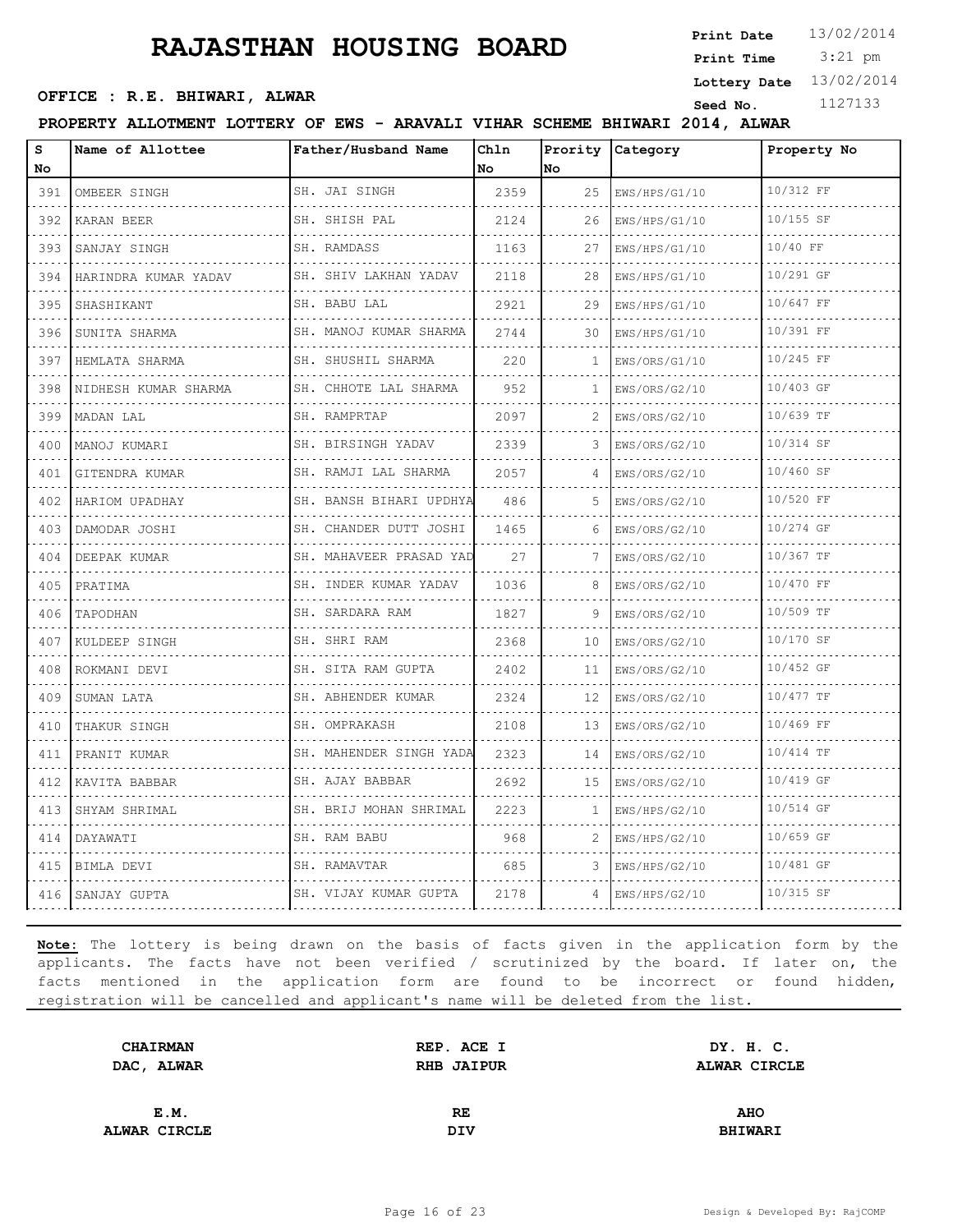3:21 pm **Print Date Print Time**

## **OFFICE : R.E. BHIWARI, ALWAR**<br>
Seed No. 1127133

**Lottery Date** 13/02/2014

#### **PROPERTY ALLOTMENT LOTTERY OF EWS - ARAVALI VIHAR SCHEME BHIWARI 2014, ALWAR**

| S<br>No                                                                                                                              | Name of Allottee          | Father/Husband Name          | Chln<br>No | No | Prority Category   | Property No |
|--------------------------------------------------------------------------------------------------------------------------------------|---------------------------|------------------------------|------------|----|--------------------|-------------|
| 417                                                                                                                                  | MUKESH DEVI               | SH. MAHENDER SINGH           | 2784       | 5  | KWS/HPS/G2/10      | 10/203 SF   |
| 418                                                                                                                                  | MAHAVEER<br>.             | SH. KUDIS RAM<br>.           | 1907       | 6  | EWS/HPS/G2/10<br>. | 10/249 SF   |
| .<br>419                                                                                                                             | NARAYAN PR VYAS           | SH. DEV KISHAN VYAS          | 2666       |    | EWS/HPS/G2/10      | 10/352 TF   |
| 420                                                                                                                                  | ABHIMANU                  | SH. OMPRAKASH YADAV          | 123        | 8  | EWS/HPS/G2/10      | 10/65 GF    |
| 421                                                                                                                                  | RAHUL SHARMA              | .<br>SH. RAJENDER PRASAD SHA | 1559       | 9  | EWS/HPS/G2/10      | 10/52 GF    |
| 422                                                                                                                                  | MANJULA                   | SH. PRAMOD KUMAR             | 2638       | 10 | EWS/HPS/G2/10      | $10/21$ FF  |
| 423                                                                                                                                  | MUKESH KUMAR              | SH. SADU RAM                 | 2410       | 11 | EWS/HPS/G2/10      | 10/183 FF   |
| .<br>424                                                                                                                             | DEENBANDU SHARMA          | SH. JAGDISH PRASAD SHAR      | 961        | 12 | EWS/HPS/G2/10      | 10/133 FF   |
| 425                                                                                                                                  | GUDDI                     | SH. HARI RAM                 | 2205       | 13 | EWS/HPS/G2/10      | 10/457 SF   |
| $-1 - 1 - 1$<br>426                                                                                                                  | VIRENDRA YADAV            | SH. RAJKUMAR YADAV           | 1222       | 14 | EWS/HPS/G2/10      | 10/682 SF   |
| .<br>427                                                                                                                             | DEV JYOTI SATPATI         | SH. GOPAL CHANDER SATPA      | 765        | 15 | EWS/HPS/G2/10      | 10/247 FF   |
| 428                                                                                                                                  | AMIT JANGHU               | SH. BHARAT SINGH             | 1198       | 16 | EWS/HPS/G2/10      | 10/230 FF   |
| 429                                                                                                                                  | RAVI SHEKHAR SHARMA       | SH. ROHITASH SHARMA<br>.     | 2514       | 17 | EWS/HPS/G2/10      | 10/71 FF    |
| 430                                                                                                                                  | VEER SINGH                | SH. GIRDHARI LAL             | 1694       | 18 | EWS/HPS/G2/10      | 10/90 SF    |
| 431                                                                                                                                  | SURYAPRAKASH SHARMA       | SH. KALI CHARAN              | 2546       | 19 | EWS/HPS/G2/10      | 10/693 FF   |
| 432                                                                                                                                  | VIJAY SINGH               | SH. SHANKAR<br>.             | 79         | 20 | EWS/HPS/G2/10      | 10/31 TF    |
| 433                                                                                                                                  | BHAGAT SINGH              | SH. SARJEET SINGH            | 1511       | 21 | EWS/HPS/G2/10      | $10/55$ FF  |
| 434                                                                                                                                  | BHAGWANA RAJPUT           | SH. JAGGU RAM                | 1952       | 22 | EWS/HPS/G2/10      | 10/288 TF   |
| .<br>435                                                                                                                             | KRISHANA CHAND SUKALA     | SH. VIDHI NARIAN SHUKLA      | 916        | 23 | EWS/HPS/G2/10      | 10/646 FF   |
| 436                                                                                                                                  | ANITA GUPTA               | SH. RAM BABU GUPTA           | 484        | 24 | EWS/HPS/G2/10      | 10/396 SF   |
| 437                                                                                                                                  | ANIL KUMAR                | SH. DEEP CHAND               | 2153       | 25 | EWS/HPS/G2/10      | 10/668 SF   |
| - - - -<br>438                                                                                                                       | MOH. SAPHDARALAM RINVEE   | SH. MANJAR AALUM RIZVI       | 1774       | 26 | EWS/HPS/G2/10      | 10/160 TF   |
| 439                                                                                                                                  | SATEYNDRA                 | SH. JAI SINGH                | 24         | 27 | EWS/HPS/G2/10      | 10/357 FF   |
| 440                                                                                                                                  | MAHESH KUMAR              | SH. PRADEEP KUMAR            | 2786       | 28 | EWS/HPS/G2/10      | 10/526 TF   |
| 441                                                                                                                                  | SATPAL                    | SH. RATI RAM                 | 1908       | 29 | EWS/HPS/G2/10      | 10/101 FF   |
| $\mathcal{L}^{\mathcal{A}}\left( \mathcal{A}^{\mathcal{A}}\right) =\mathcal{L}^{\mathcal{A}}\left( \mathcal{A}^{\mathcal{A}}\right)$ | 442   DIGEMBER DAYAL GARG | SH. MOHAN LAL GARG           | 1230       | 30 | EWS/HPS/G2/10      | 10/404 GF   |

| <b>CHAIRMAN</b> | REP. ACE I        | DY. H. C.      |  |
|-----------------|-------------------|----------------|--|
| DAC, ALWAR      | <b>RHB JAIPUR</b> | ALWAR CIRCLE   |  |
|                 |                   |                |  |
| E.M.            | RE                | <b>AHO</b>     |  |
|                 |                   |                |  |
| ALWAR CIRCLE    | DIV               | <b>BHIWARI</b> |  |
|                 |                   |                |  |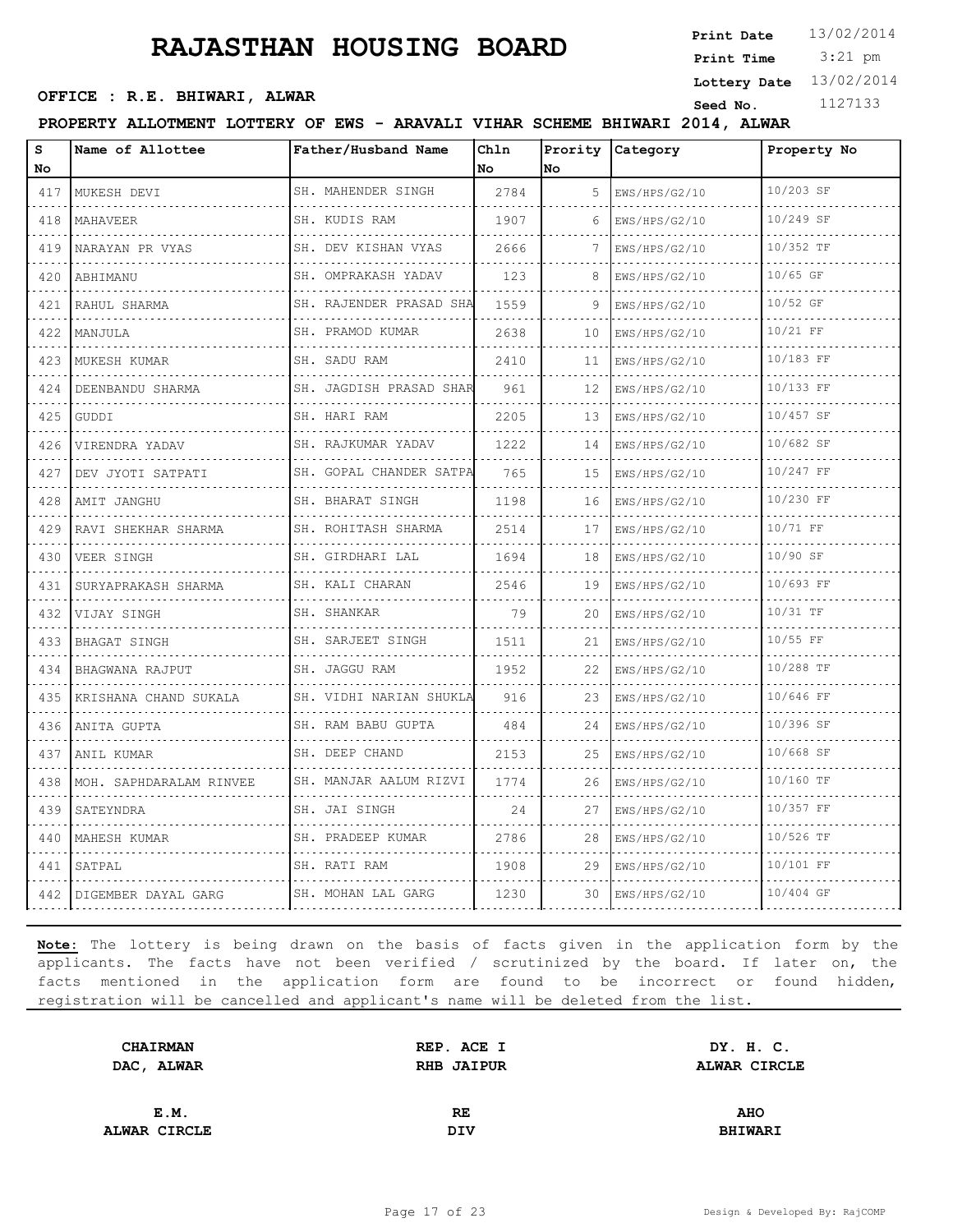3:21 pm **Print Date Print Time**

## **OFFICE : R.E. BHIWARI, ALWAR**<br>
Seed No. 1127133

**Lottery Date** 13/02/2014

#### **PROPERTY ALLOTMENT LOTTERY OF EWS - ARAVALI VIHAR SCHEME BHIWARI 2014, ALWAR**

| s<br>No                                                                                                                                     | Name of Allottee      | Father/Husband Name          | Chln<br>No | Prority<br>No | Category      | Property No |
|---------------------------------------------------------------------------------------------------------------------------------------------|-----------------------|------------------------------|------------|---------------|---------------|-------------|
| 443                                                                                                                                         | ASHA DEVI             | SH. SUMIT SHARMA             | 2502       | 31            | EWS/HPS/G2/10 | 10/36 GF    |
| $\mathcal{L}^{\mathcal{A}}\left( \mathcal{A}^{\mathcal{A}}\right) =\mathcal{A}^{\mathcal{A}}\left( \mathcal{A}^{\mathcal{A}}\right)$<br>444 | VIJAY KUMAR BANSAL    | SH. JAMNA PRASAD             | 226        | 32            | EWS/HPS/G2/10 | 10/484 GF   |
| 445                                                                                                                                         | YUDHBIR SINGH         | SH. LAL SINGH                | 1134       | 33            | EWS/HPS/G2/10 | 10/112 TF   |
| 446                                                                                                                                         | GOPAL KRISHAN AHUJA   | SH. ARJUN LAL AHUJA          | 2795       | 34            | EWS/HPS/G2/10 | 10/12 SF    |
| $- - - -$<br>447                                                                                                                            | SMT. SUMAN            | .<br>SH. LATE SH. JAIPRAKASH | 795        | 35            | EWS/HPS/G2/10 | 10/260 GF   |
| 448                                                                                                                                         | JANARDHAN SHARMA      | SH. JAGDISH PRASAD SHAR      | 1984       | 36            | EWS/HPS/G2/10 | 10/700 SF   |
| 449                                                                                                                                         | SUNIL KUMAR YADAV     | SH. BHOOP SINGH YADAV        | 522        | 37            | EWS/HPS/G2/10 | 10/269 TF   |
| $   -$<br>450                                                                                                                               | KAILASH SHAV          | SH. BANARSI SHAV             | 1242       | 38            | EWS/HPS/G2/10 | 10/366 TF   |
| 451                                                                                                                                         | SHISHRAM              | .<br>SH. ANT RAM             | 732        | 39            | EWS/HPS/G2/10 | 10/462 TF   |
| 452                                                                                                                                         | AMIT JAIN             | SH. RADHA MOHAN JAIN         | 1564       | 41            | EWS/HPS/G2/10 | $10/9$ SF   |
| .<br>453                                                                                                                                    | PUNIT KUMAR SINGH     | SH. RAJESH NARIAN SINGH      | 2289       | 42            | EWS/HPS/G2/10 | 10/33 GF    |
| 454                                                                                                                                         | SOHAN LAL             | SH. HANUMANA RAM             | 1324       | 43            | EWS/HPS/G2/10 | 10/690 GF   |
| 455                                                                                                                                         | ARCHANA YADAV         | SH. VIJAY YADAV              | 696        | 44            | EWS/HPS/G2/10 | 10/278 FF   |
| $\frac{1}{2} \left( \frac{1}{2} \right) \left( \frac{1}{2} \right) \left( \frac{1}{2} \right) \left( \frac{1}{2} \right)$<br>456            | GHANSHYAM             | SH. SADI LAL                 | 2660       | 45            | EWS/HPS/G2/10 | 10/289 GF   |
| 457                                                                                                                                         | RAJKUMAR GUPTA        | SH. MANOHAR LAL GUPTA        | 1411       | 46            | EWS/HPS/G2/10 | 10/334 TF   |
| 458                                                                                                                                         | UMA RANI              | .<br>SH. DWARKA PRASAD GUPTA | 808        | 47            | EWS/HPS/G2/10 | 10/254 TF   |
| ----<br>459                                                                                                                                 | RANJEET SINGH         | SH. KISHOR SINGH             | 2793       | 48            | EWS/HPS/G2/10 | $10/47$ TF  |
| 460                                                                                                                                         | HARISH CHAND SUKALA   | SH. BHARAT NATH SHUKLA       | 625        | 49            | EWS/HPS/G2/10 | 10/282 SF   |
| 461                                                                                                                                         | JITENDRA SINGH        | SH. KALNDER SINGH            | 1306       | 50            | EWS/HPS/G2/10 | 10/510 TF   |
| $\frac{1}{2} \left( \frac{1}{2} \right) \left( \frac{1}{2} \right) \left( \frac{1}{2} \right) \left( \frac{1}{2} \right)$<br>462            | SHYAM SUNDER          | SH. KANWAR SINGH             | 2224       | 51            | EWS/HPS/G2/10 | 10/527 TF   |
| 463                                                                                                                                         | CHANDRA DEV KUMAR GOD | .<br>SH. AMARNATH GOD        | 473        | 52            | EWS/HPS/G2/10 | 10/390 FF   |
| 464                                                                                                                                         | MAHESH CHAND SHARMA   | SH. GIRAJ PRASAD SHARMA      | 1767       | 53            | EWS/HPS/G2/10 | 10/432 TF   |
| 2020-<br>465                                                                                                                                | MAHESH CHAND GUPTA    | SH. GANGADEEN GUPTA<br>.     | 2549       | 54            | EWS/HPS/G2/10 | 10/466 GF   |
| 466                                                                                                                                         | AJAY SINGH            | SH. MAHVEER SINGH            | 1132       | 55            | EWS/HPS/G2/10 | 10/530 GF   |
| 467                                                                                                                                         | OM PRAKASH SHARMA     | SH. HAR SHAI SHARMA          | 112        | 56            | EWS/HPS/G2/10 | 10/359 FF   |
| 468                                                                                                                                         | SHYAM VEER SINGH      | SH. JAGDISH PRASAD           | 2268       | 57            | EWS/HPS/G2/10 | 10/456 FF   |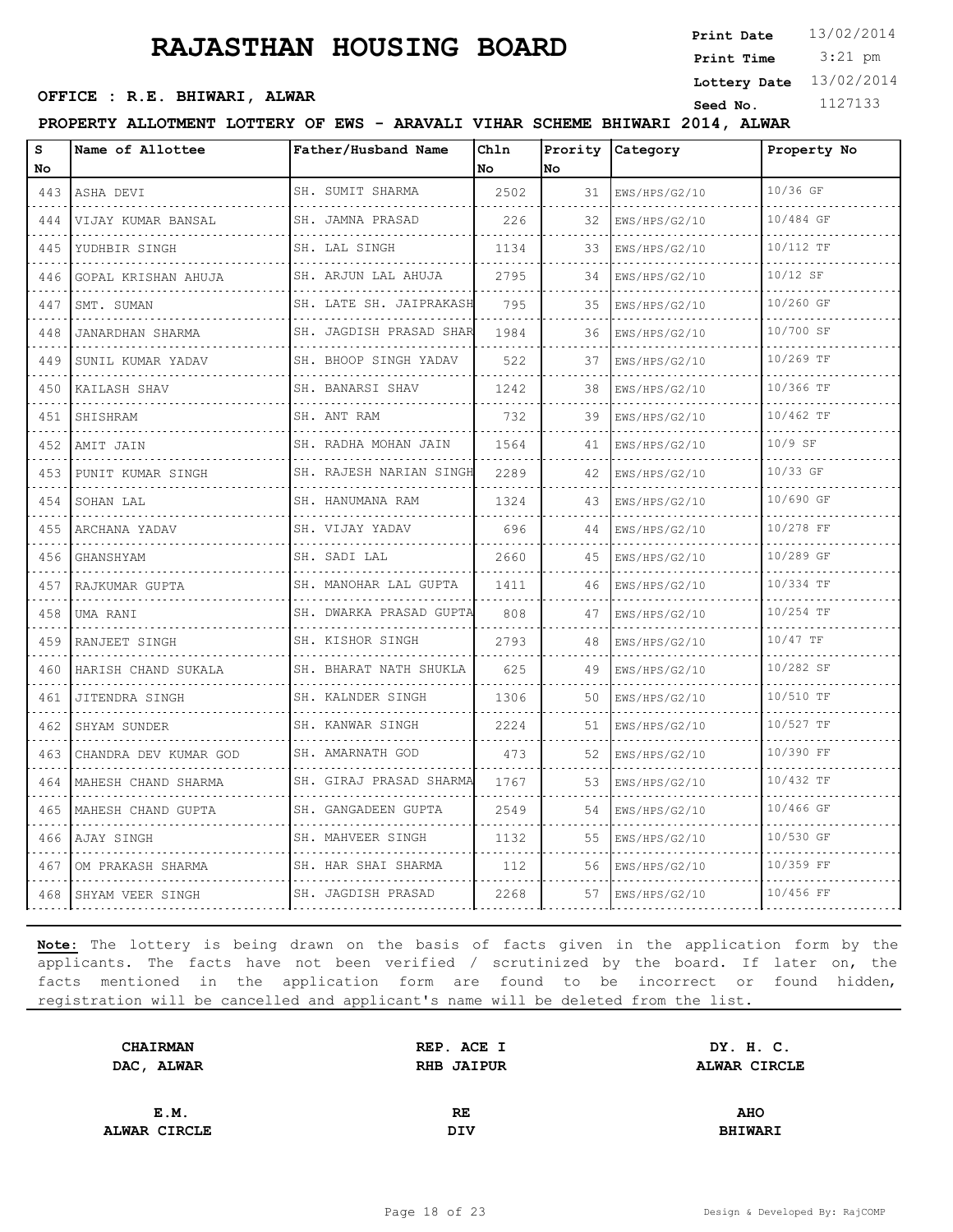3:21 pm **Print Date Print Time**

## **OFFICE : R.E. BHIWARI, ALWAR**<br>
Seed No. 1127133

**Lottery Date** 13/02/2014

#### **PROPERTY ALLOTMENT LOTTERY OF EWS - ARAVALI VIHAR SCHEME BHIWARI 2014, ALWAR**

| s<br>No                                          | Name of Allottee      | Father/Husband Name           | Chln<br>No | Prority<br>No | Category                               | Property No |
|--------------------------------------------------|-----------------------|-------------------------------|------------|---------------|----------------------------------------|-------------|
| 469                                              | RAJENDRA KUMAR<br>.   | SH. PRAKASH CHAND             | 1406       | 58            | EWS/HPS/G2/10                          | 10/265 SF   |
| $\sim$ $\sim$ $\sim$ $\sim$<br>470               | RENU URF RAJBALA      | .<br>SH. SHIV KUMAR GARG<br>. | 1001       | 59            | .<br>EWS/HPS/G2/10                     | 10/696 FF   |
| 471                                              | AVATAR SINGH          | SH. KISHAN SINGH              | 2923       | 60            | .<br>EWS/HPS/G2/10                     | 10/519 FF   |
| 472                                              | KAMAL                 | SH. SALEM                     | 923        | 61            | EWS/HPS/G2/10                          | 10/375 FF   |
| $\sim$ $\sim$ $\sim$ $\sim$<br>473               | SHUKANT KUMARI        | .<br>SH. ANIL KUMAR<br>.      | 1904       | 62            | EWS/HPS/G2/10                          | 10/441 SF   |
| 474                                              | VINOD KUMAR           | SH. HARI SINGH                | 2544       | 63            | EWS/HPS/G2/10                          | 10/433 GF   |
| 475                                              | RAJBALA               | SH. DAL CHAND<br>.            | 424        | 64            | EWS/HPS/G2/10<br>.                     | 10/214 FF   |
| $\omega$ , $\omega$ , $\omega$ , $\omega$<br>476 | GAJENDRA SINGH PANWAR | SH. RAJ SINGH PANWAR<br>.     | 1693       | 65            | EWS/HPS/G2/10<br>.                     | 10/111 TF   |
| 477                                              | ASHOK KUMAR           | SH. KANWAR SINGH              | 2216       | 66            | EWS/HPS/G2/10                          | 10/346 SF   |
| 478                                              | TARUN                 | SH. CHANDERBHAN LUTHRA        | 1592       | 67            | EWS/HPS/G2/10                          | 10/631 FF   |
| $\sim$ $\sim$ $\sim$ $\sim$<br>479               | HEM LATA SHARMA       | SH. SHIV PRASAD SHARMA<br>.   | 920        | 68            | EWS/HPS/G2/10                          | 10/239 TF   |
| 480                                              | HARIOM JHIREWAL       | SH. PRAKASH CHAND             | 2843       | 69            | EWS/HPS/G2/10                          | 10/59 SF    |
| 481                                              | NARESH KUMAR<br>.     | SH. RAMJI LAL<br>.            | 1942       | 70            | EWS/HPS/G2/10<br>.                     | 10/324 GF   |
| $\omega$ , $\omega$ , $\omega$ , $\omega$<br>482 | ASHOK KUMAR SAINI     | SH. DHARAMCHAND SAINI<br>.    | 248        | 71            | EWS/HPS/G2/10                          | 10/144 TF   |
| 483                                              | SUMAN DEVI            | SH. BODAN RAM                 | 2562       | 72            | EWS/HPS/G2/10                          | 10/446 TF   |
| 484                                              | AVDESH KUMAR<br>.     | SH. RAMGOPAL                  | 254        | 73            | EWS/HPS/G2/10<br>.                     | 10/246 FF   |
| 485                                              | RAKESH KUMAR SAINI    | SH. MURARI LAL SAINI<br>.     | 2158       | 74            | EWS/HPS/G2/10                          | 10/402 GF   |
| 486                                              | SAVITA                | SH. SANDEEP KUMAR             | 1425       | 75            | EWS/HPS/G2/10                          | 10/683 SF   |
| 487                                              | KULWANT SINGH YADAV   | SH. ROSHAN LAL<br>.           | 560        | 76.           | EWS/HPS/G2/10<br>.                     | 10/420 GF   |
| 488                                              | VED PRAKASH           | SH. PRABHU SINGH<br>.         | 1374       | 77            | EWS/HPS/G2/10                          | 10/107 SF   |
| 489                                              | MOH. SHAZID RAJDAN    | SH. MOHD. SADDIOUE            | 2105       | 78            | EWS/HPS/G2/10                          | 10/378 SF   |
| 490                                              | RANJAN KUMAR SWAIN    | SH. PRAHLAD SWANI<br>.        | 1741       | 79            | EWS/HPS/G2/10<br>dia dia dia dia dia d | 10/35 GF    |
| $\omega$ is a $\omega$<br>491                    | YODHISTRA             | SH. CHETAN PRAKASH            | 2140       | 80            | EWS/HPS/G2/10                          | $10/54$ FF  |
| 492                                              | RAMLAL                | .<br>SH. BHOOP SINGH          | 856        | 81            | EWS/HPS/G2/10                          | 10/241 GF   |
| 493                                              | MANOJ KUMAR SINHA     | SH. CHHOTE LAL SINHA<br>.     | 1439       | 82            | EWS/HPS/G2/10                          | 10/464 TF   |
| 494                                              | RAJESH KUMAR          | SH. JAI PAL                   | 2229       | 83            | EWS/HPS/G2/10                          | 10/56 FF    |

| <b>CHAIRMAN</b> | REP. ACE I        | DY. H. C.      |  |
|-----------------|-------------------|----------------|--|
| DAC, ALWAR      | <b>RHB JAIPUR</b> | ALWAR CIRCLE   |  |
|                 |                   |                |  |
| E.M.            | RE.               | <b>AHO</b>     |  |
| ALWAR CIRCLE    | DIV               | <b>BHIWARI</b> |  |
|                 |                   |                |  |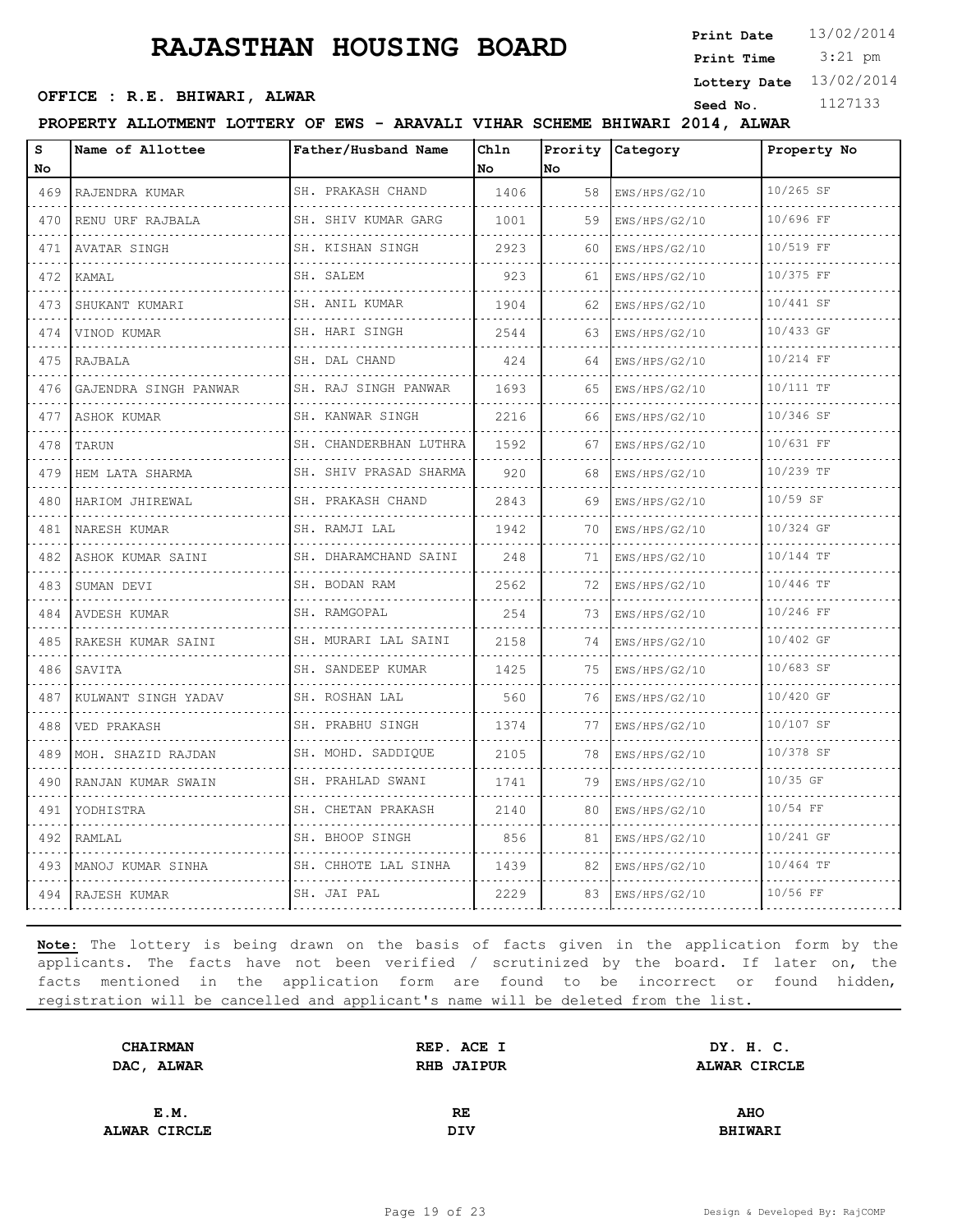3:21 pm **Print Date Print Time**

**Lottery Date** 13/02/2014

## **OFFICE : R.E. BHIWARI, ALWAR**<br>
Seed No. 1127133

**PROPERTY ALLOTMENT LOTTERY OF EWS - ARAVALI VIHAR SCHEME BHIWARI 2014, ALWAR**

| S<br>No                                                   | Name of Allottee    | Father/Husband Name            | Chln<br>No | Prority<br>No | Category           | Property No |
|-----------------------------------------------------------|---------------------|--------------------------------|------------|---------------|--------------------|-------------|
| 495                                                       | NATHURAM            | SH. SURJA RAM                  | 2546       | 84            | EWS/HPS/G2/10      | 10/405 FF   |
| $\sim$ $\sim$ $\sim$ $\sim$<br>496                        | USHA RANI           | .<br>SH. RAKESH GUPTA          | 1034       | 85            | .<br>EWS/HPS/G2/10 | 10/450 GF   |
| 497                                                       | DINESH KUMAR GUPTA  | SH. RATAN LAL GUPTA            | 2346       | 86            | EWS/HPS/G2/10      | 10/222 TF   |
| 498                                                       | MANJESH KUMAR       | SH. SHIV RAM SHARMA            | 1553       | 87            | EWS/HPS/G2/10      | 10/494 TF   |
| $\sim$ $\sim$ $\sim$ $\sim$<br>499                        | .<br>DALCHAND SAINI | .<br>SH. GANGA LEHRI           | 930        | 88            | EWS/HPS/G2/10      | 10/95 TF    |
| 500                                                       | VINOD KUMAR         | .<br>SH. BALMUKUND             | 2829       | 89            | EWS/HPS/G2/10      | $10/58$ SF  |
| 501                                                       | HARE KRISHNA MONDAL | SH. DINKAR CHAND               | 1645       | 90            | EWS/HPS/G2/10      | 10/694 FF   |
| $\omega$ , $\omega$ , $\omega$ , $\omega$<br>502          | ASHA                | SH. MANOJ KUMAR<br>.           | 1619       | 91            | .<br>EWS/HPS/G2/10 | 10/99 GF    |
| 503                                                       | YOGESH AGARWAL      | SH. HANSRAJ AGARWAL            | 2129       | 92            | EWS/HPS/G2/10      | 10/422 FF   |
| 504                                                       | NEERAJ KUMAR SHARMA | SH. GAJENDER PRASAD SHA<br>.   | 915        | 93            | EWS/HPS/G2/10      | 10/301 TF   |
| $\sim$ $\sim$ $\sim$ $\sim$<br>505                        | UPENTA              | SH. CHANDER PRAKASH<br>.       | 1513       | 94            | EWS/HPS/G2/10      | 10/525 TF   |
| 506                                                       | <b>BALRAM</b>       | SH. BHOOP SINGH                | 2800       | 95            | EWS/HPS/G2/10      | 10/307 GF   |
| 507                                                       | UMESH KUMAR<br>.    | SH. RAMNIVAS<br>.              | 787        | 96            | EWS/HPS/G2/10<br>. | 10/371 GF   |
| $\omega_{\rm c} = \omega_{\rm c} = \omega_{\rm c}$<br>508 | VIKRAM SINGH        | SH. AMAR SINGH<br>.            | 892        | 97            | EWS/HPS/G2/10      | $10/44$ SF  |
| 509                                                       | SURAYDEV YADAV      | SH. MUKH LAL YADAV             | 2667       | 98            | EWS/HPS/G2/10      | 10/434 GF   |
| 510                                                       | SANDEEP YADAV       | SH. YADRAM YADAV<br>.          | 1364       | 99            | EWS/HPS/G2/10      | 10/150 FF   |
| $\sim$ $\sim$ $\sim$ $\sim$<br>511                        | SONIYA              | SH. SANJAY                     | 439        | 100           | EWS/HPS/G2/10      | 10/500 GF   |
| 512                                                       | BRIJESH KUMAR GUPTA | SH. RAMCHARAN GUPTA            | 2286       | 101           | EWS/HPS/G2/10      | 10/438 FF   |
| 513                                                       | TAPAN MAJUMDER      | SH. MANORANJAN MAJUMDAR<br>.   | 1644       | 102           | EWS/HPS/G2/10      | 10/412 SF   |
| 514                                                       | VIKASH SHARMA       | SH. RAMESH CHAND<br><u>.</u> . | 2620       | 103           | EWS/HPS/G2/10      | 10/231 FF   |
| 515                                                       | ABHINASH TIWARI     | SH. KASHI NATH                 | 1241       | 104           | EWS/HPS/G2/10      | 10/104 FF   |
| 516                                                       | SURESH CHAND JAGID  | SH. HEERA LAL JANGID<br>.      | 73         | 105           | EWS/HPS/G2/10      | 10/323 GF   |
| 517                                                       | SAVITA GOYAL        | SH. PAWAN GOYAL<br>.           | 1288       | 106           | EWS/HPS/G2/10      | 10/50 GF    |
| 518                                                       | SIKENDRA PRAJAPAT   | SH. PHOOL SINGH                | 2674       | 107           | EWS/HPS/G2/10      | 10/115 GF   |
| 519                                                       | KAMAL NAYAN THAKUR  | SH. RAMDAYAL THAKUR            | 728        | 108           | EWS/HPS/G2/10      | 10/686 TF   |
| 520                                                       | JANESHWAR SINGH     | SH. RAMLAGAN SINGH             | 2642       | 109           | EWS/HPS/G2/10      | 10/225 GF   |

| <b>CHAIRMAN</b> | REP. ACE I        | DY. H. C.           |  |
|-----------------|-------------------|---------------------|--|
| DAC, ALWAR      | <b>RHB JAIPUR</b> | <b>ALWAR CIRCLE</b> |  |
|                 |                   |                     |  |
| E.M.            | RE.               | <b>AHO</b>          |  |
| ALWAR CIRCLE    | DIV               | <b>BHIWARI</b>      |  |
|                 |                   |                     |  |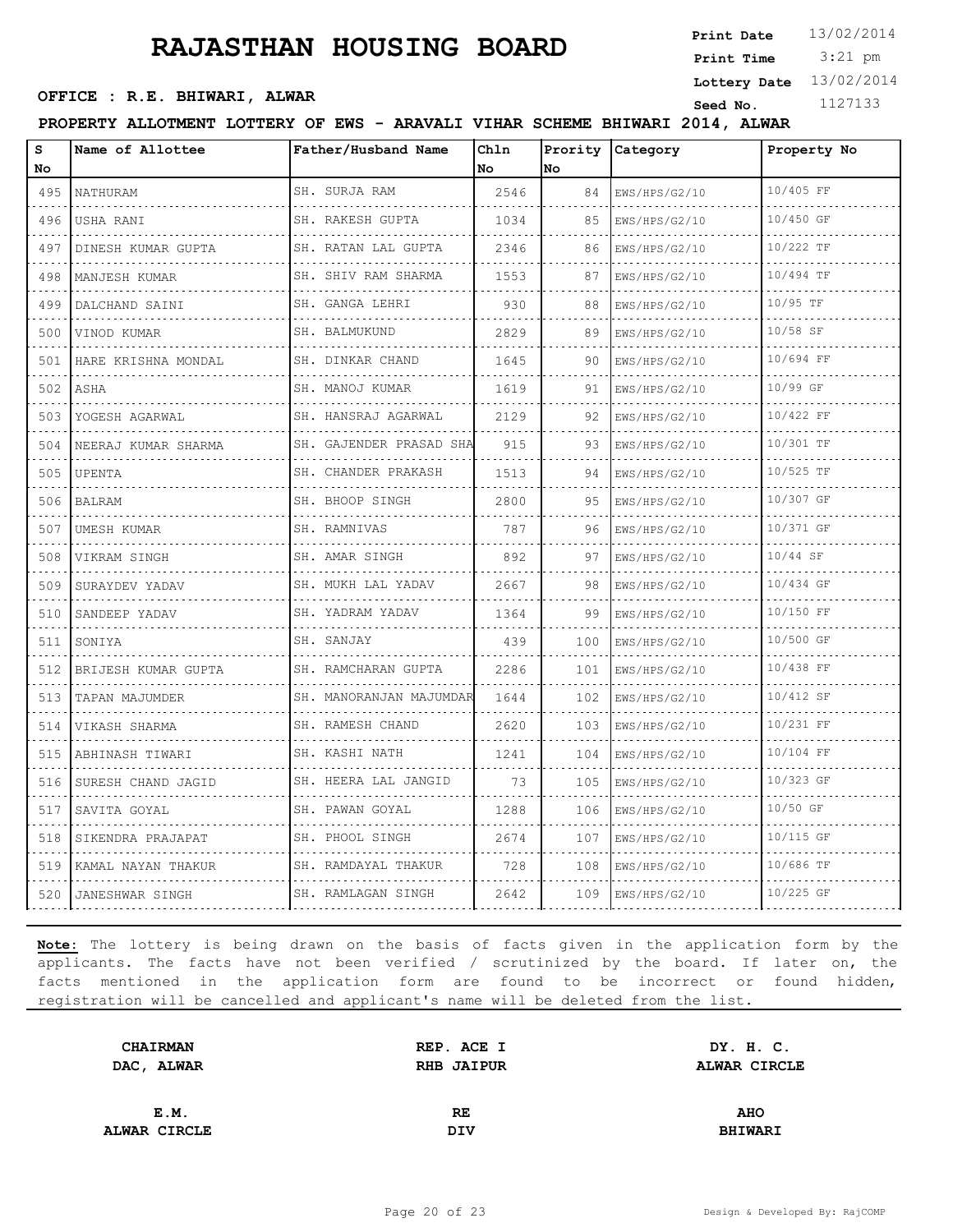3:21 pm **Print Date Print Time**

**Lottery Date** 13/02/2014

## **OFFICE : R.E. BHIWARI, ALWAR**<br>
Seed No. 1127133

#### **PROPERTY ALLOTMENT LOTTERY OF EWS - ARAVALI VIHAR SCHEME BHIWARI 2014, ALWAR**

| s<br>No          | Name of Allottee    | Father/Husband Name          | Chln<br>l No | Prority<br>No | Category           | Property No |
|------------------|---------------------|------------------------------|--------------|---------------|--------------------|-------------|
| 521              | GANPAT LAL          | SH. JAISA RAM KHURANA        | 903          | 110           | EWS/HPS/G2/10      | 10/300 SF   |
| $- - - -$<br>522 | ISHWARPAL           | SH. LAXMAN SINGH             | 1781         | 111           | .<br>EWS/HPS/G2/10 | 10/290 GF   |
| 523              | LOKESH KUMAR        | .<br>SH. RAMESHWAR DAYAL     | 2120         | 112           | EWS/HPS/G2/10      | 10/511 TF   |
| 524              | LALIT KUMAR         | SH. SHUSHIL KUMAR            | 65           | 113           | EWS/HPS/G2/10      | 10/638 TF   |
| 525              | SUSHIL KUMAR        | .<br>SH. SURAJ MAL           | 1350         | .<br>114      | EWS/HPS/G2/10      | 10/465 GF   |
| 526              | ANIL KUMAR GUPTA    | SH. GANGA PRASAD             | 2495         | 115           | EWS/HPS/G2/10      | 10/19 GF    |
| 527              | SHUSHILA DEVI       | SH. JAGMOHAN                 | 1433         | 116           | EWS/HPS/G2/10      | 10/297 SF   |
| 528              | SHIV KUMAR          | SH. SUDARSHAN PANDIT         | 592          | 117           | .<br>EWS/HPS/G2/10 | 10/242 GF   |
| 529              | JYOTI SINGH         | SH. VINOD KUMAR SINGH        | 2001         | 118           | EWS/HPS/G2/10      | 10/341 FF   |
| 530              | PRADEEP MANNA       | SH. BHUSHAN CHAND MANNA      | 1660         | 119           | EWS/HPS/G2/10      | 10/387 GF   |
| 531              | APOORAV AARMETHI    | SH. RAVI KUMAR               | 879          | 120           | EWS/HPS/G2/10      | 10/385 GF   |
| 532              | SATBEER SINGH       | SH. KARAN SINGH              | 2675         | 121           | EWS/HPS/G2/10      | 10/215 FF   |
| 533              | SUDESH RANI         | SH. LOKESH KUMAR<br>.        | 1104         | 122           | EWS/HPS/G2/10      | 10/490 SF   |
| 534              | SUBHASH SHARMA      | SH. PRABHU DAYAL SHARMA<br>. | 1923         | 123           | EWS/HPS/G2/10      | 10/158 TF   |
| 535              | PRAMOD KUMAR SHARMA | SH. RAMAVTAR SHARMA          | 2724         | 124           | EWS/HPS/G2/10      | 10/197 FF   |
| 536              | RASHIM RAJPUT<br>.  | SH. SURESH CHAND<br>.        | 1068         | 125           | EWS/HPS/G2/10      | 10/120 FF   |
| 537              | DASRATH YADAV       | SH. CHANDER SINGH            | 1672         | 126           | EWS/HPS/G2/10      | $10/255$ TF |
| 538              | SURESH KUMAR        | SH. RAM SHAI YADAV<br>.      | 2349         | 127           | EWS/HPS/G2/10      | 10/316 SF   |
| 539              | NARESH KUMAR        | SH. RAMSHARAN                | 1384         | 128           | EWS/HPS/G2/10      | 10/332 SF   |
| 540              | SHUSHILA TAILOR     | SH. RAMNIVAS TAILOR          | 178          | 129           | EWS/HPS/G2/10      | 10/42 SF    |
| 541              | ANIL KUMAR SAIN     | SH. PREMCHAND SAIN           | 2464         | 130           | EWS/HPS/G2/10      | 10/194 GF   |
| 542              | RAJESH KUMAR SHARMA | SH. MURARI LAL SHARMA        | 1754         | 131           | EWS/HPS/G2/10      | 10/140 SF   |
| 543              | VINOD KUMAR BHATI   | SH. NEEL KAMAL BHATI         | 74           | 132           | EWS/HPS/G2/10      | 10/632 FF   |
| 544              | BAGWANTI            | SH. RAJESH KUMAR             | 2606         | 133           | EWS/HPS/G2/10      | 10/162 GF   |
| 545              | HEMANT KUMAR        | SH. BHEEM RAJ                | 480          | 134           | EWS/HPS/G2/10      | 10/293 FF   |
|                  | 546 RAJ BALA        | SH. AJAY SINGH               | 1841         | 135           | EWS/HPS/G2/10      | 10/488 FF   |

| <b>CHAIRMAN</b> | REP. ACE I | DY. H. C.      |  |
|-----------------|------------|----------------|--|
| DAC, ALWAR      | RHB JAIPUR | ALWAR CIRCLE   |  |
|                 |            |                |  |
| E.M.            | RE         | <b>AHO</b>     |  |
| ALWAR CIRCLE    | DIV        | <b>BHIWARI</b> |  |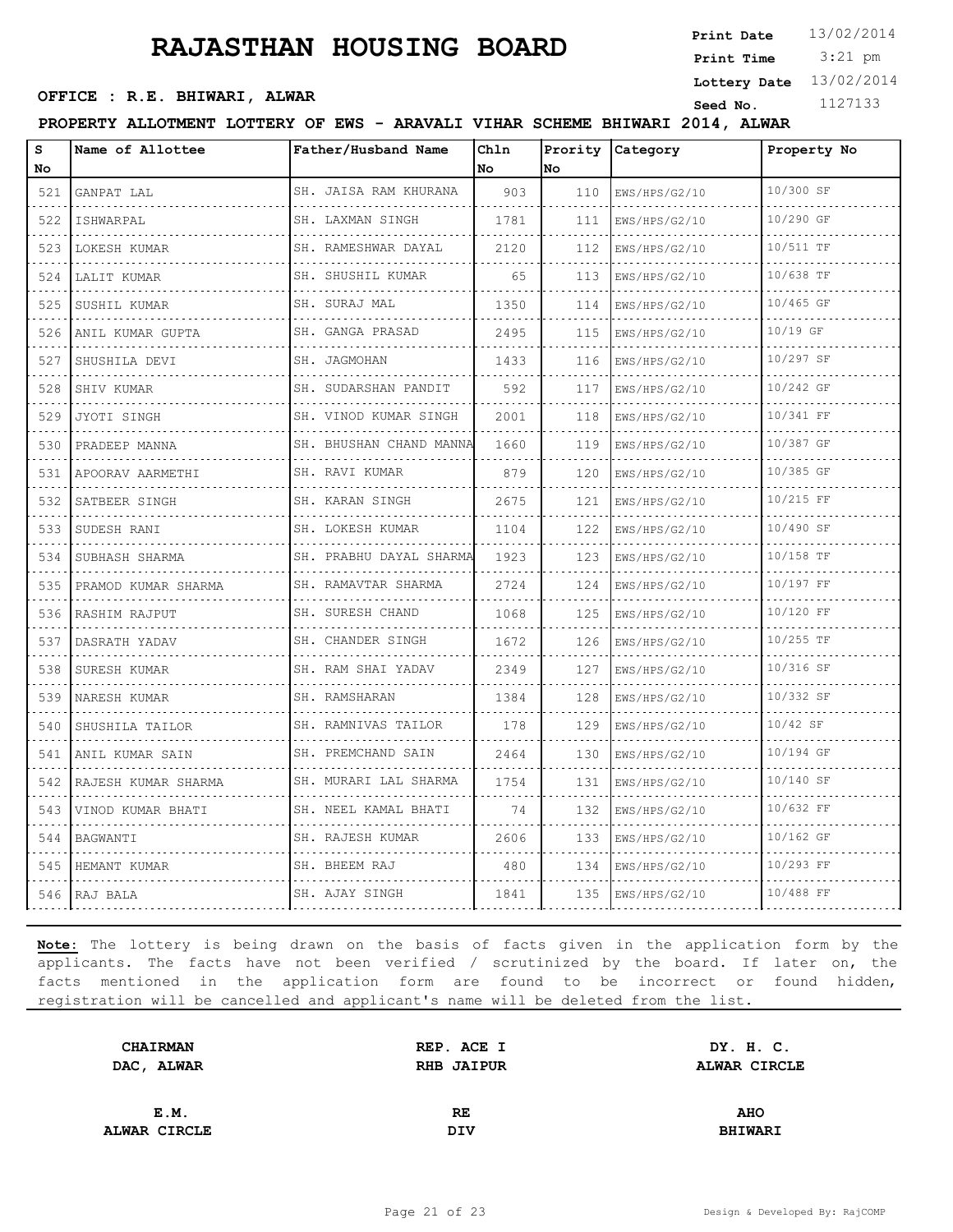3:21 pm **Print Date Print Time**

## **OFFICE : R.E. BHIWARI, ALWAR**<br>
Seed No. 1127133

**Lottery Date** 13/02/2014

#### **PROPERTY ALLOTMENT LOTTERY OF EWS - ARAVALI VIHAR SCHEME BHIWARI 2014, ALWAR**

| S                                                                                                                                           | Name of Allottee        | Father/Husband Name       | Chln<br>No | Prority<br>No | Category      | Property No |
|---------------------------------------------------------------------------------------------------------------------------------------------|-------------------------|---------------------------|------------|---------------|---------------|-------------|
| No<br>547                                                                                                                                   | SURENDER                | SH. NANAR RAM             | 2099       | 136           |               | $10/8$ FF   |
|                                                                                                                                             |                         | .                         |            |               | EWS/HPS/G2/10 |             |
| 548                                                                                                                                         | PRAMOD KUMAR            | SH. MUNSHI RAM            | 60         | 137           | EWS/HPS/G2/10 | 10/176 TF   |
| 549<br>$\sim$ $\sim$ $\sim$                                                                                                                 | CHOTE LAL GUPTA         | SH. SURJAN PRASAD GUPTA   | 1707       | 138           | EWS/HPS/G2/10 | 10/304 TF   |
| 550                                                                                                                                         | RAJESH KUMAR BHATIA     | SH. NANDLAL BHATIA<br>.   | 2834       | 139           | EWS/HPS/G2/10 | 10/423 FF   |
| 551                                                                                                                                         | SUMAN DEVI              | SH. CHATAR SINGH          | 1883       | 140           | EWS/HPS/G2/10 | $10/28$ SF  |
| 552                                                                                                                                         | HARISHCHAND CHOUDHARY   | SH. TILAKDHARI            | 2925       | 141           | EWS/HPS/G2/10 | 10/103 FF   |
| 553                                                                                                                                         | VIRAT KUMAR             | SH. RADHEY SHAYAM         | 2163       | 1.            | EWS/HPS/G2/10 | 10/643 GF   |
| 554                                                                                                                                         | SAWTRI DEVI             | SH. SHIV RAM              | 1124       | 1             | EWS/ORS/G4/10 | 10/66 GF    |
| 555                                                                                                                                         | VINOD KUMAR             | SH. SANT LAL              | 1071       | 2             | EWS/ORS/G4/10 | $10/7$ FF   |
| 556                                                                                                                                         | KAILASH                 | SH. PREM SAGAR            | 1018       |               | EWS/ORS/G4/10 | 10/379 SF   |
| 557                                                                                                                                         | KAMAL RAJESH            | SH. PRABHU RAJORA         | 2107       | 4             | EWS/ORS/G4/10 | 10/393 SF   |
| 558                                                                                                                                         | SHALU                   | SH. PRABHU                | 2109       | 5.            | EWS/ORS/G4/10 | 10/182 FF   |
| 559                                                                                                                                         | AMIT KUMAR              | SH. MANGAL SINGH<br>.     | 707        | 1.            | EWS/HPS/G4/10 | 10/285 TF   |
| ----<br>560                                                                                                                                 | INDRA DEVI              | SH. MANGAL SINGH          | 706        | 2             | EWS/HPS/G4/10 | 10/51 GF    |
| 561                                                                                                                                         | LALCHAND                | SH. RAMPRASAD             | 675        | 3             | EWS/HPS/G4/10 | 10/270 TF   |
| 562<br>$- - - -$                                                                                                                            | YOGESH KUMAR            | SH. SAMBHU DAYAL<br>.     | 209        |               | EWS/HPS/G4/10 | 10/645 FF   |
| 563                                                                                                                                         | RAVI KUMAR              | SH. PRABHATI LAL          | 1116       | 5.            | EWS/HPS/G4/10 | 10/233 SF   |
| 564                                                                                                                                         | BANIWART SARKAR         | SH. MANORANJAN SARKAR     | 2304       | 6             | EWS/HPS/G4/10 | 10/127 TF   |
| 565<br>$- - - -$                                                                                                                            | LAXMI DEVI KOLI         | SH. GOPAL LAL KOLI<br>.   | 1088       |               | EWS/HPS/G4/10 | 10/512 TF   |
| 566                                                                                                                                         | SATISH KUMAR            | SH. SURAJBHAN<br><u>.</u> | 2208       | 8             | EWS/HPS/G4/10 | 10/496 TF   |
| 567                                                                                                                                         | PAWAN KUMAR             | SH. YOGENDER SINGH        | 1859       | 9             | EWS/HPS/G4/10 | 10/96 TF    |
| 568                                                                                                                                         | AMAR SINGH MEENA        | SH. JAGDISH PRASAD MEEN   | 846        | 1             | EWS/HPS/G5/10 | 10/168 FF   |
| $\alpha$ , $\alpha$ , $\alpha$ , $\alpha$<br>569                                                                                            | MANISH KUMAR MEENA<br>. | SH. NANNU RAM MEENA<br>.  | 2052       | 2             | EWS/HPS/G5/10 | 10/259 GF   |
| 570                                                                                                                                         | RAMDAYAL MEENA          | LATE SH. PARSADI LAL ME   | 2181       | 3             | EWS/HPS/G5/10 | 10/73 SF    |
| 571                                                                                                                                         | DURGA LAL MEENA         | SH. KANWAR LAL MEENA<br>. | 850        | $\Delta$      | EWS/HPS/G5/10 | 10/123 SF   |
| $\mathcal{L}^{\mathcal{A}}\left( \mathcal{A}^{\mathcal{A}}\right) =\mathcal{L}^{\mathcal{A}}\left( \mathcal{A}^{\mathcal{A}}\right)$<br>572 | SUMAN MEENA             | SH. LATE PHOOL SINGH ME   | 532        | 5.            | EWS/HPS/G5/10 | 10/451 GF   |

| <b>CHAIRMAN</b>   | REP. ACE I        | DY. H. C.      |  |
|-------------------|-------------------|----------------|--|
| <b>DAC, ALWAR</b> | <b>RHB JAIPUR</b> | ALWAR CIRCLE   |  |
|                   |                   |                |  |
| E.M.              | RE.               | <b>AHO</b>     |  |
| ALWAR CIRCLE      | DIV               | <b>BHIWARI</b> |  |